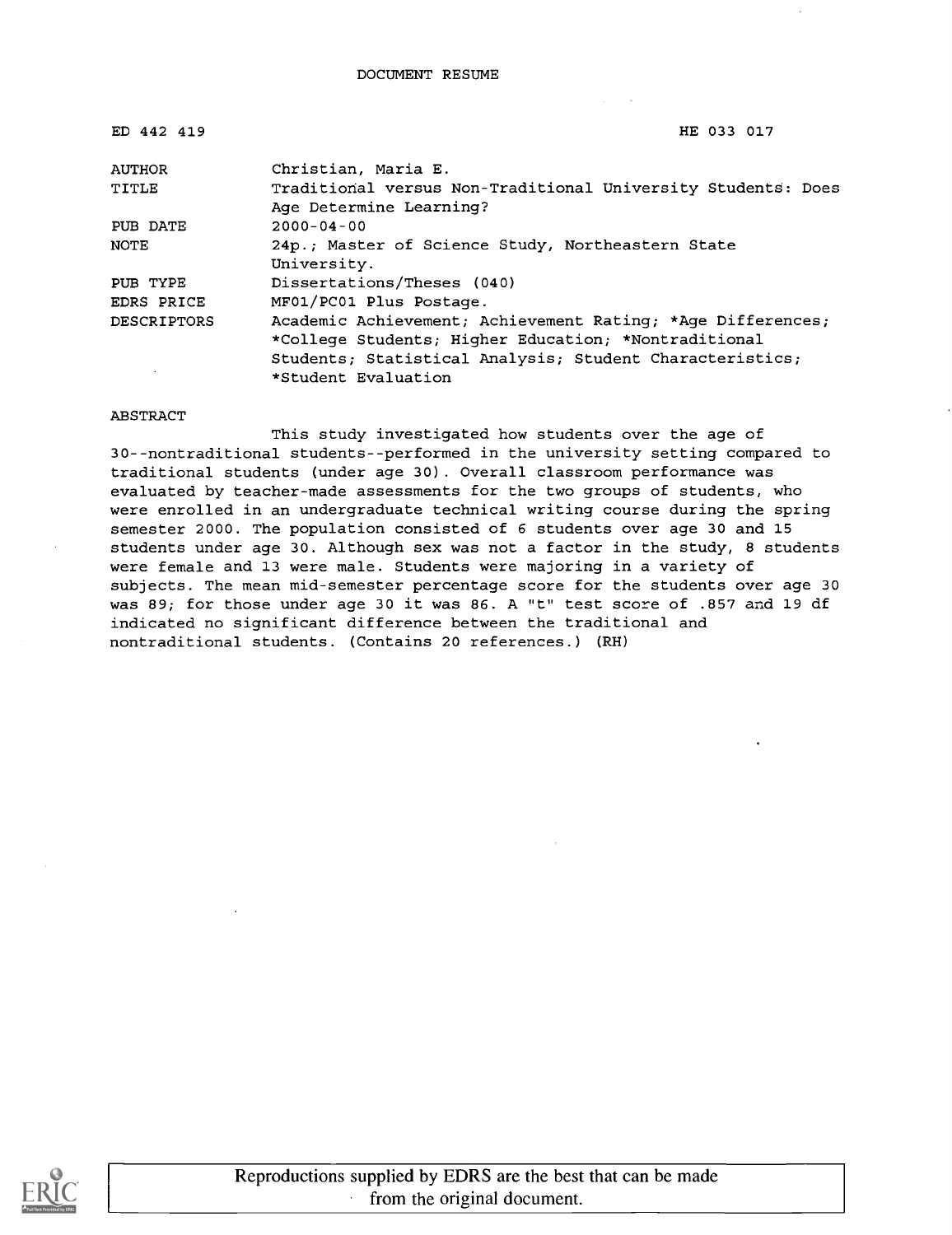Traditional Versus Non-Traditional University Students:

Does Age Determine Learning?

by

Maria E. Christian

A Study

Submitted in partial fulfillment

of the requirements for the degree of

Masters of Science in College Teaching

Northeastern State University

April 2000

BEST COPY AVAILABLE

PERMISSION TO REPRODUCE AND DISSEMINATE THIS MATERIAL HAS BEEN GRANTED BY

1

M. GtashAn

HE

TO THE EDUCATIONAL RESOURCES INFORMATION CENTER (ERIC)

U.S. DEPARTMENT OF EDUCATION<br>Office of Educational Research and Improvement Office of Educational Research and Improvement<br>EDUCATIONAL RESOURCES INFORMATION<br>CENTER (ERIC)<br>This document has been reproduced as<br>received from the person or organization

originating it.

0 Minor changes have been made to improve reproduction quality.

 $5012$ 

Points of view or opinions stated in this document do not necessarily represent official OERI position or policy.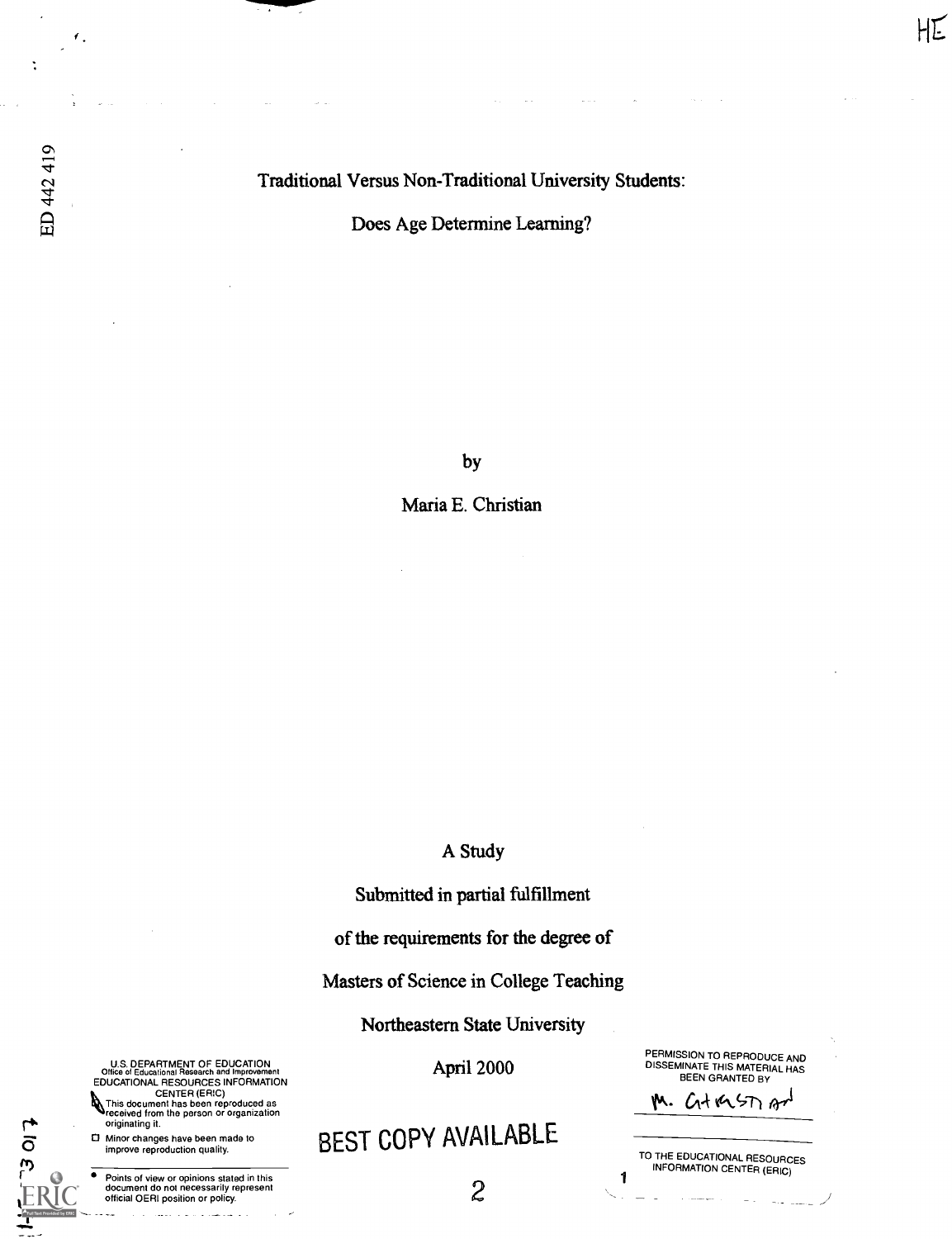# TABLE-OF CONTENTS

 $\sim$ 

| <b>Chapter 1</b> | Page |
|------------------|------|
|                  |      |
|                  |      |
|                  |      |
|                  |      |
|                  |      |
|                  |      |
|                  |      |
| <b>Chapter 2</b> |      |
|                  |      |
|                  |      |
| <b>Chapter 3</b> |      |
|                  |      |
|                  |      |
|                  |      |
|                  |      |
| <b>Chapter 4</b> |      |
|                  |      |
|                  |      |
|                  |      |
| <b>Chapter 5</b> |      |
|                  |      |
|                  | 17   |
|                  | 17   |
|                  |      |
|                  | 19   |



 $\bullet$  .

 $\ddot{\cdot}$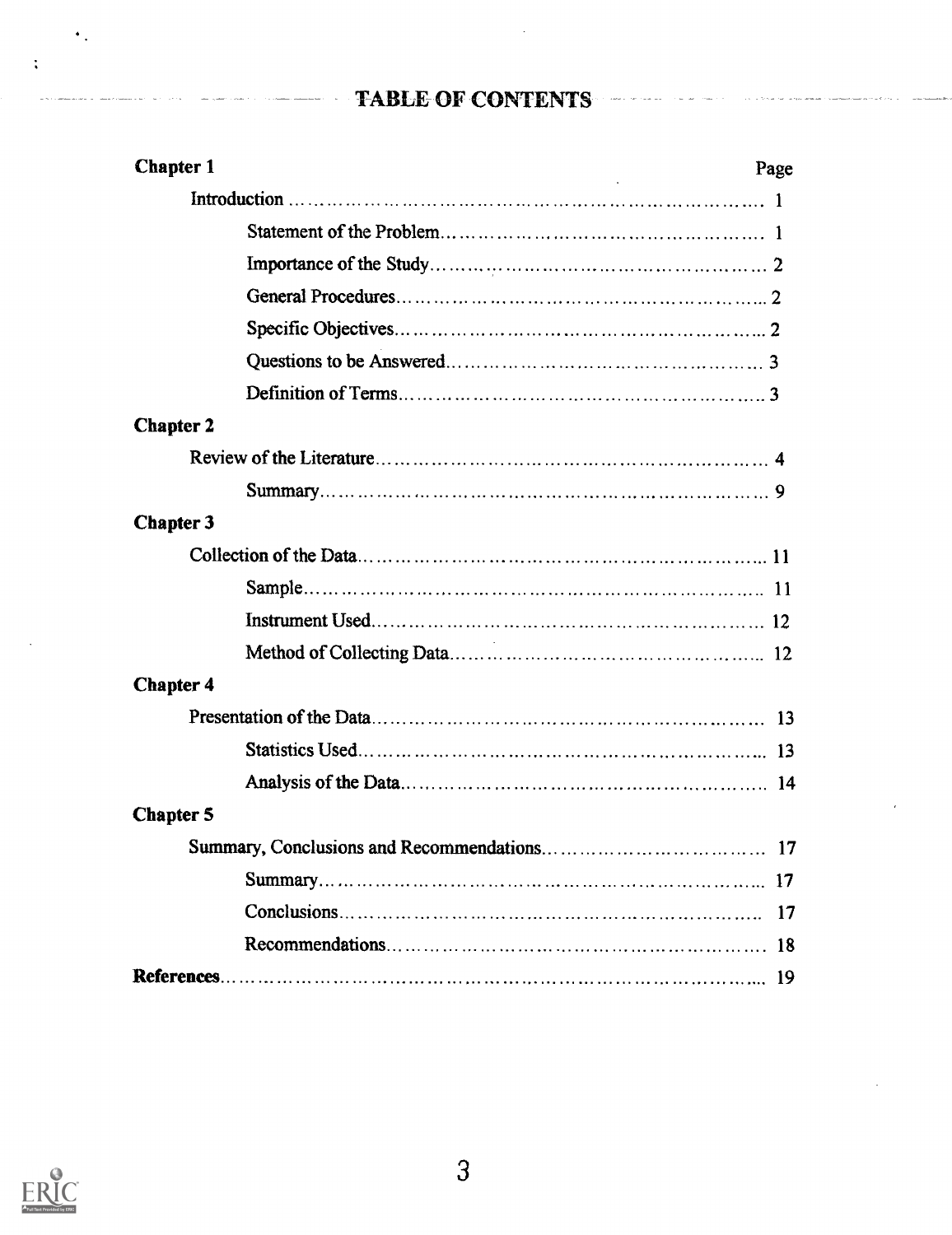Traditional Versus Non-Traditional University Students: Does Age Determine Learning?

Chapter 1

#### INTRODUCTION

Colleges and universities appeal to many types of students, as the university setting is open to all students regardless of age, color, sex or ethnicity. Though all these factors are present in university classrooms, one factor was of importance for this study, student's age as it relates to learning. Do younger students perform better than older students in the university setting? Do older students dedicate more time and effort to their studies? Attempting to answer these questions, this paper analyzed the differences between older and younger college students.

This study investigated bow university students over the age of 30 possibly performed better in the university setting than those university students under the age of 30. Determining students' overall classroom performance was evaluated by teacher-made assessments as both traditional and non-traditional students attended an English course at Oklahoma State University in Tulsa, Oklahoma.

#### STATEMENT OF THE PROBLEM

The purpose of this study was to determine whether or not there was a significant difference in the mean mid-semester percentage score between a population of 6 university students over the age of 30 and a population of 15 university students under the age of 30 as measured by teacher-made assessments at OSU-Tulsa, Spring Semester 2000, Tulsa, Oklahoma.

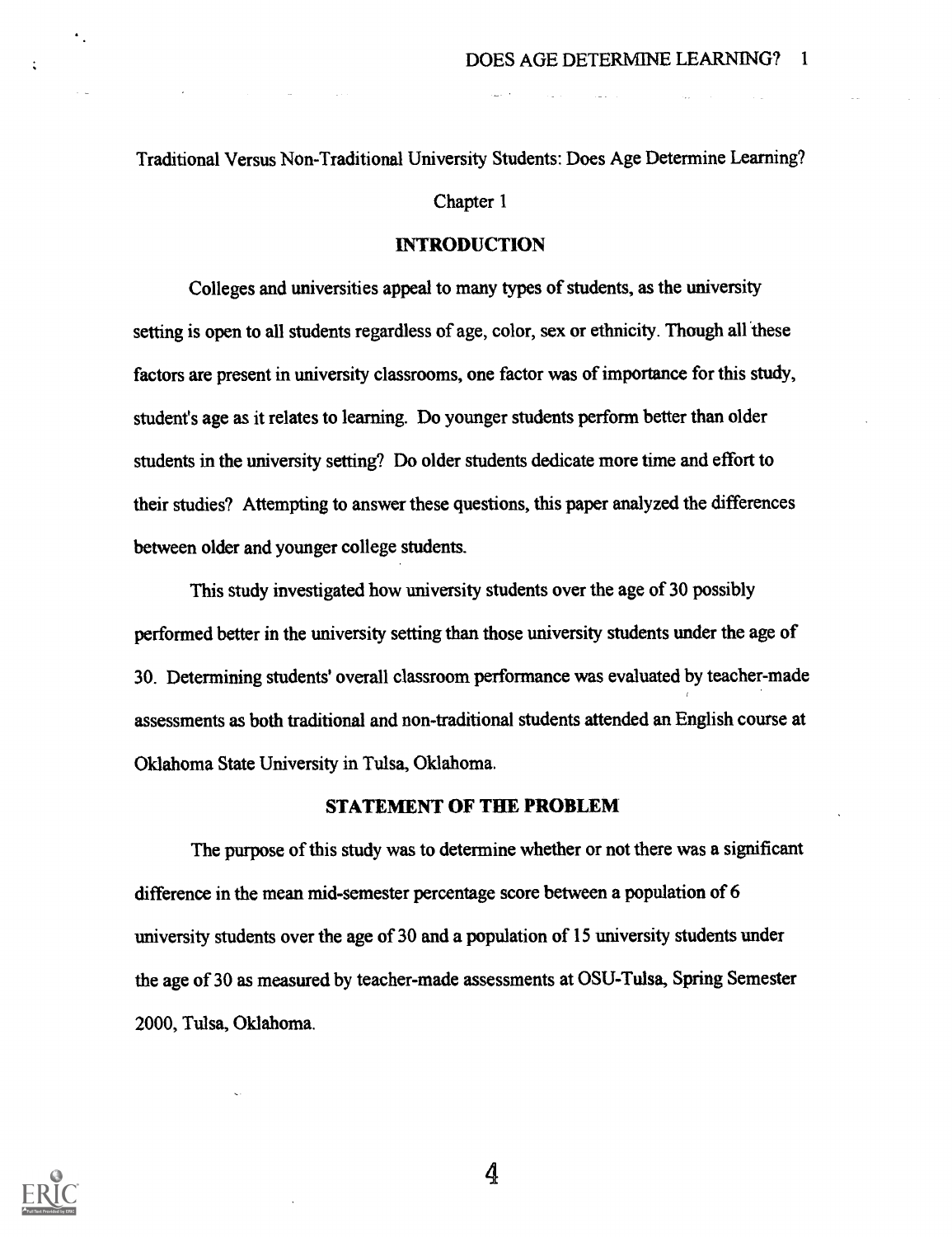#### IMPORTANCE OF THE STUDY

Determining students' performance and evaluating criteria which enhances student learning gives university administrators the opportunity to alter classroom settings in which to benefit both traditional and non-traditional students. Determining the needs of students may also help professors better understand the learning capabilities of their students. Students, both young and old, will benefit from knowing that universities and colleges are taking necessary steps to ensure the best learning environment possible.

#### GENERAL PROCEDURES

Surveys that determined each student's age were passed out among students of Technical Writing, an undergraduate English course taught by Barbara Christmann at OSU-Tulsa during the Spring Semester 2000. The students were then divided into two groups, those over the age of 30 and those under the age of 30. Each student's teachermade assessment scores were compiled and averaged, producing a mid-semester percentage score for each student. The averages were compared to reflect whether or not there was a significant difference between the two groups at the .05 level of confidence.

#### SPECIFIC OBJECTIVES OF THE STUDY

The specific objectives of this study are to:

- 1. Identify the mean mid-semester percentage score of the university students over the age of 30.
- 2. Identify the mean mid-semester percentage score of the university students under the age of 30.
- 3. Determine whether or not there is a difference in the mean percentage score of the two groups.



٠.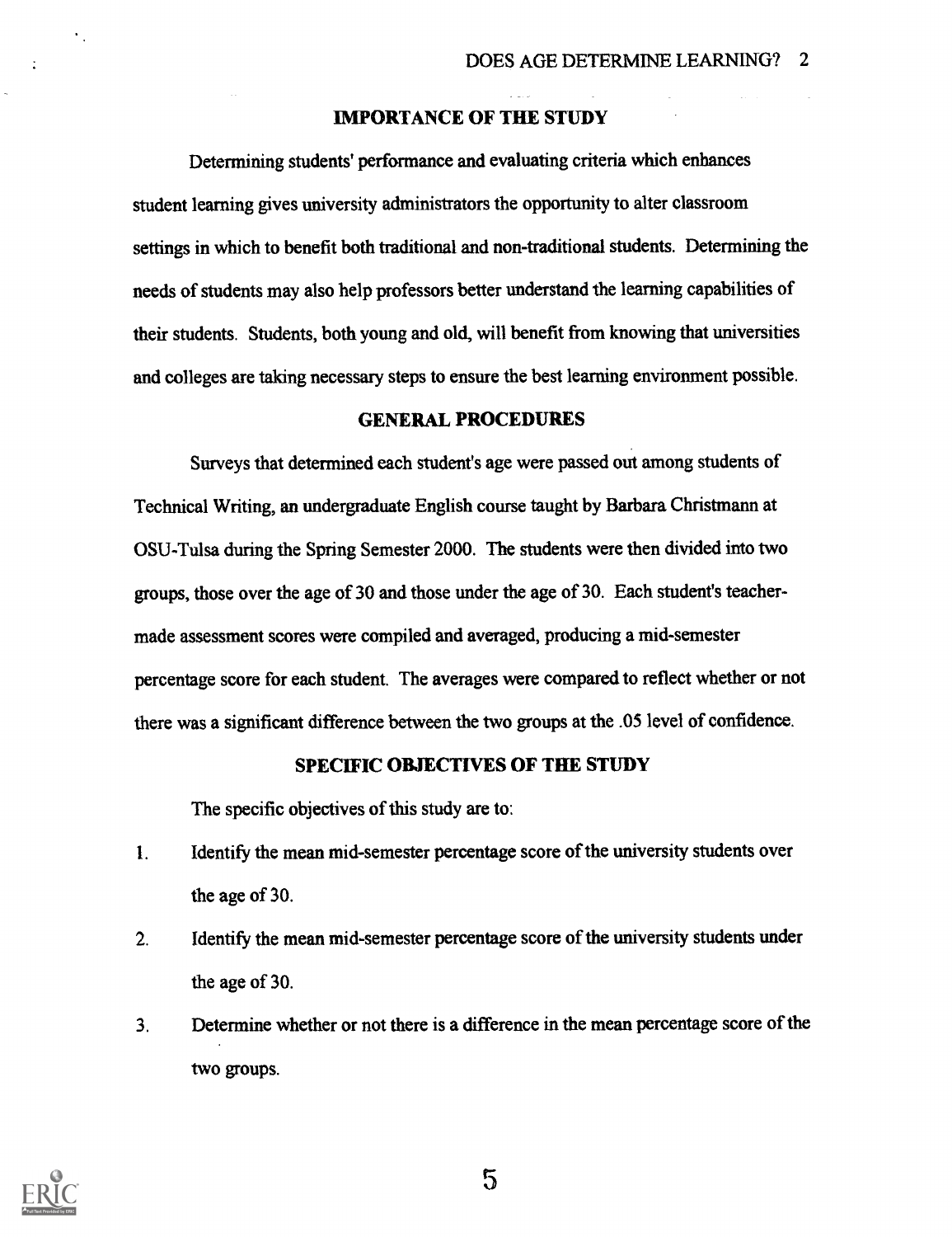- 4. Determine whether or not that difference is significant at the .05 level of confidence.
- 5. Assume the Null Hypothesis.

### QUESTIONS TO BE ANSWERED

The questions to be answered in this study are:

- 1. What is the mean mid-semester percentage score of the university students over the age of 30?
- 2. What is the mean mid-semester percentage score of the university students under the age of 30?
- 3. Is there a difference in the mean percentage score of these two groups?
- 4. Is that difference significant at the .05 level of confidence?
- 5. Will the Null Hypothesis be accepted or rejected?

### DEFINITIONS OF TERMS

For the purpose of this study, the following terms are defined:

Teacher-made assessments:

These are tests, assignments and projects designed and administered by the teacher of a particular class.

Traditional students:

These are younger students who often entered college directly from high school. These students are normally under the age of 30.

Non-traditional students:

These are older students who often returned to college after establishing a career and/or family. These students are normally over the age of 30.

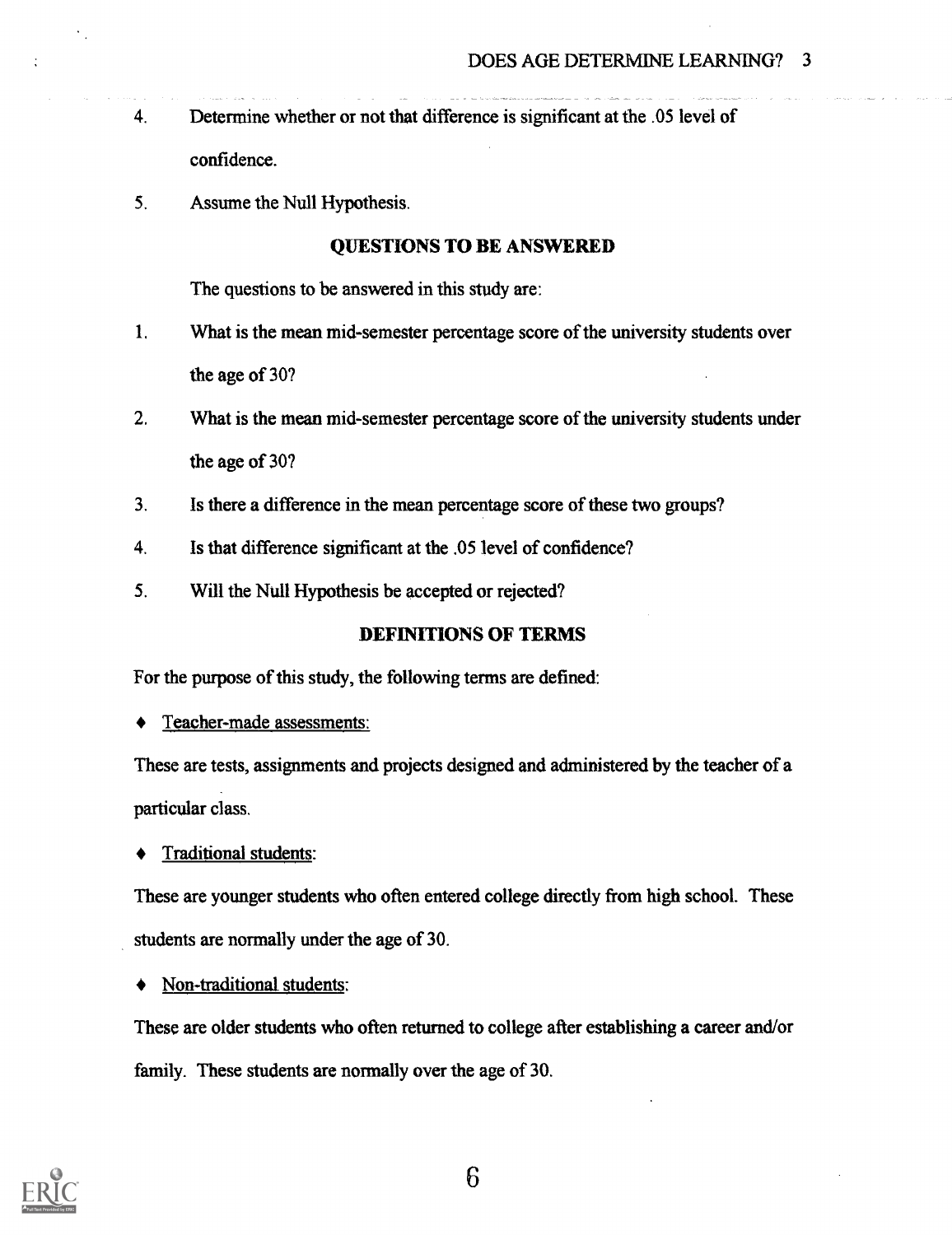#### Chapter 2

#### REVIEW OF THE LITERATURE

Stepping into a university classroom illustrates the wide variety of students attending college today. These students are of different race, male and female, and young and old. The differences between traditional and non-traditional students became the focus of much research, as scholars evaluated the trend of older student enrollment, the needs of older students compared to younger students, the differing attitudes of students and instructors in the classroom, the test scores rating student learning, and administrators recruiting techniques.

The trend of non-traditional student enrollment was not a recent phenomenon. One factor influencing older student enrollment was the introduction of the G.I. Bill in 1946, in which World War II veterans returned to college. From the passage of this Veterans Readjustment Act, the number of non-traditional students was on the rise. In 1970 the estimated number of non-traditional students enrolled was 487 as compared to the traditional student enrollment of 1074. The projected number of non-traditional student enrollment was estimated to increase to 1360 beginning in the 1990's (Solomon, 1991, pp. 2-3). Though the projected traditional student enrollment was also estimated to increase, it wasn't as drastic of a change.

While analyzing enrollment trends, a study by Kayla (1982) showed that students who attended part-time were often older, and they had a tendency to attend more degreeoriented classes. Though the number of students who were degree oriented was largest among the older students, the younger students attended college full-time, attended more leisure classes, and often graduated after 4 years of beginning their studies (p. 5).



÷

<u>י</u>י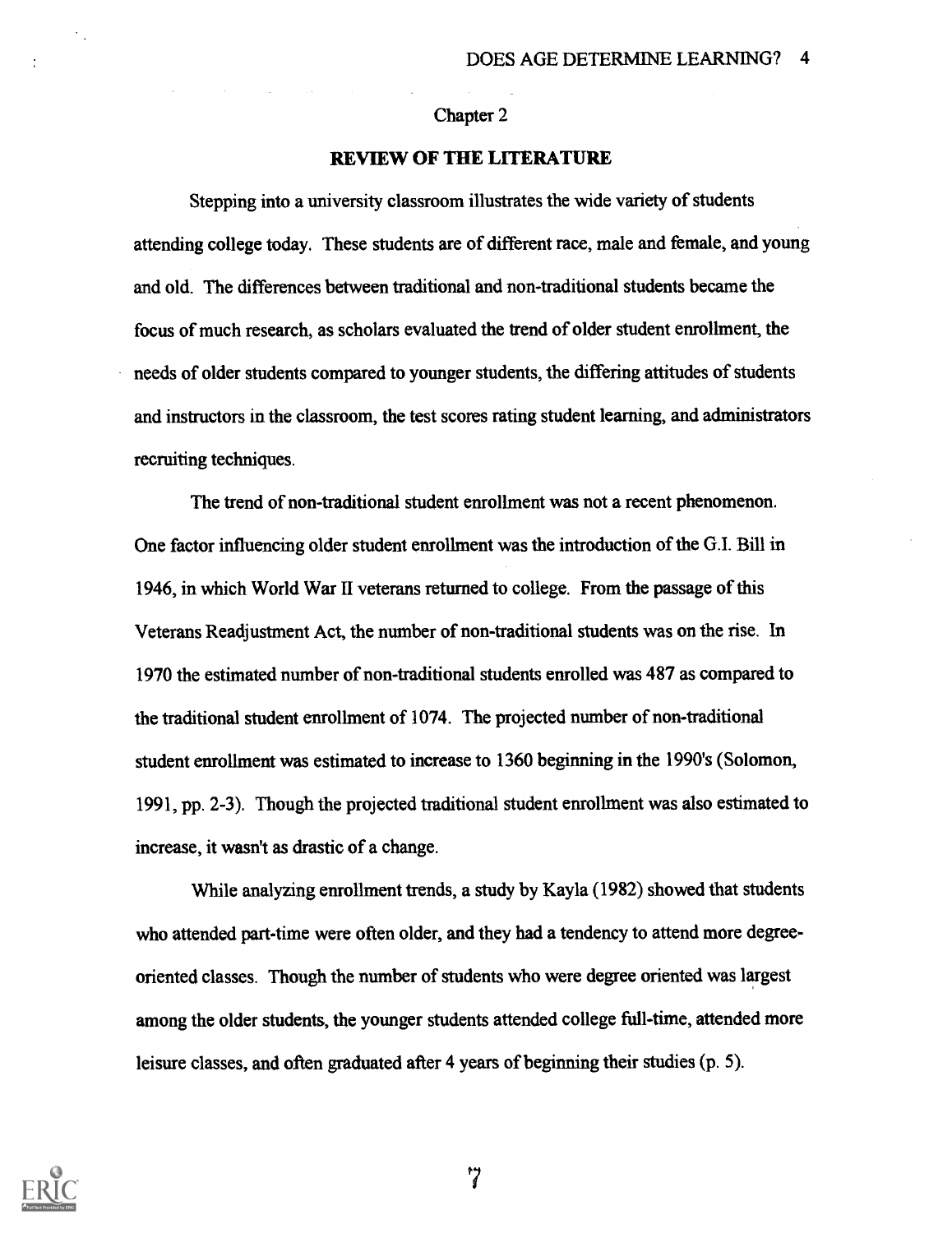Another factor influencing older student enrollment was the increase of offcampus credit classes being offered by many universities. These classes made college more convenient for students who couldn't attend day classes at the university. Older students made up the majority of off-campus students, and these students were also more likely to be female (Conklin, 1999, p. 11).

Continuing to look at student enrollment, Cuyahoga Community College in Cleveland, Ohio conducted a study analyzing the ages of its students. The average student age was 29.6, with 55 % of those students over the age of 24 (Jones, 1998, p. 14). This study helped to illustrate the increase in older student enrollment and shed light on the variety of students entering the university classroom.

The needs of older students have also been the focus of recent research. With the emergence of older students in the college setting, administrators and instructors had to re-evaluate certain techniques in which to benefit all students. Quinley (1998) investigated the trend known as reverse transfer as it became increasingly popular among students. The program allowed students who had already earned baccalaureate degrees to return to school in order to enhance their learning. Most of these students returned for career purposes; however, a large majority returned for personal self-enrichment(p. 8). These reasons allowed universities to recognize the different objectives among students.

Students of different ages have been noted to request different things. Cheryl Brown's study (1983) into Specific Language Imput evaluated older students' needs as compared to younger students' needs. Older students requested better instruction, whereas the younger students requested more imput with little instructional change (p. 14). These simple differences made noting variety in age important.

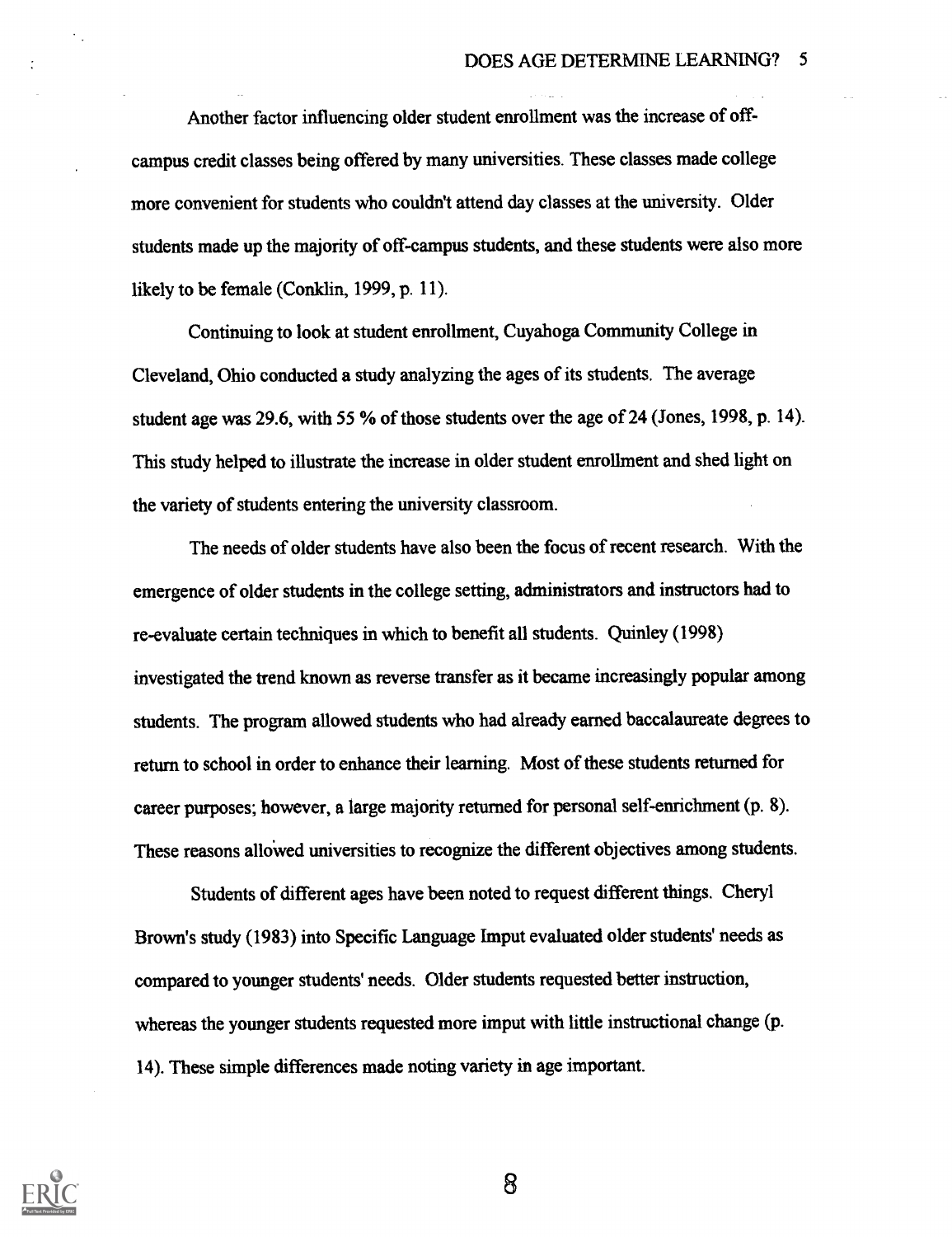Request for better instruction wasn't the only need recognized by administrators. Among older students the need for lecturing as the chief strategy, discussion, the use of inquiry, role-playing, and group projects was more prevalent. Younger students, though responsive to these techniques, requested more outside projects and less lecturing (Harrell, 1987, p. 28).

Aside from different student needs, the attitude of both the older and younger students toward each other was important. Most younger students admired their older classmates in the academic setting; however, in social situations they believed older students were distant and unfriendly (Peabody & Sedlacek, 1982). Older students also admired their younger counterparts, but often demonstrated slight intimidation in lower level college classes. The older students incorporated more life experiences into classroom instruction, leading to more interesting lectures according to younger student opinion (O'Connor, 1994, p. 84).

Aside from the students, the instructors also expressed their opinions regarding the mixture of old and young students in the classroom. Mishler (1983) stated instructors had an overwhelming positive attitude toward the variance in the classroom and believed that the variety gave students many different perspectives toward subject matter. Students of different ages learned from one another's imput and experiences, making classroom discussion very enlightening (p. 5).

Analyzing tests that determine student intelligence was also used to understand the difference between younger and older university student learning. These tests rated student comprehension in virtually every academic field.

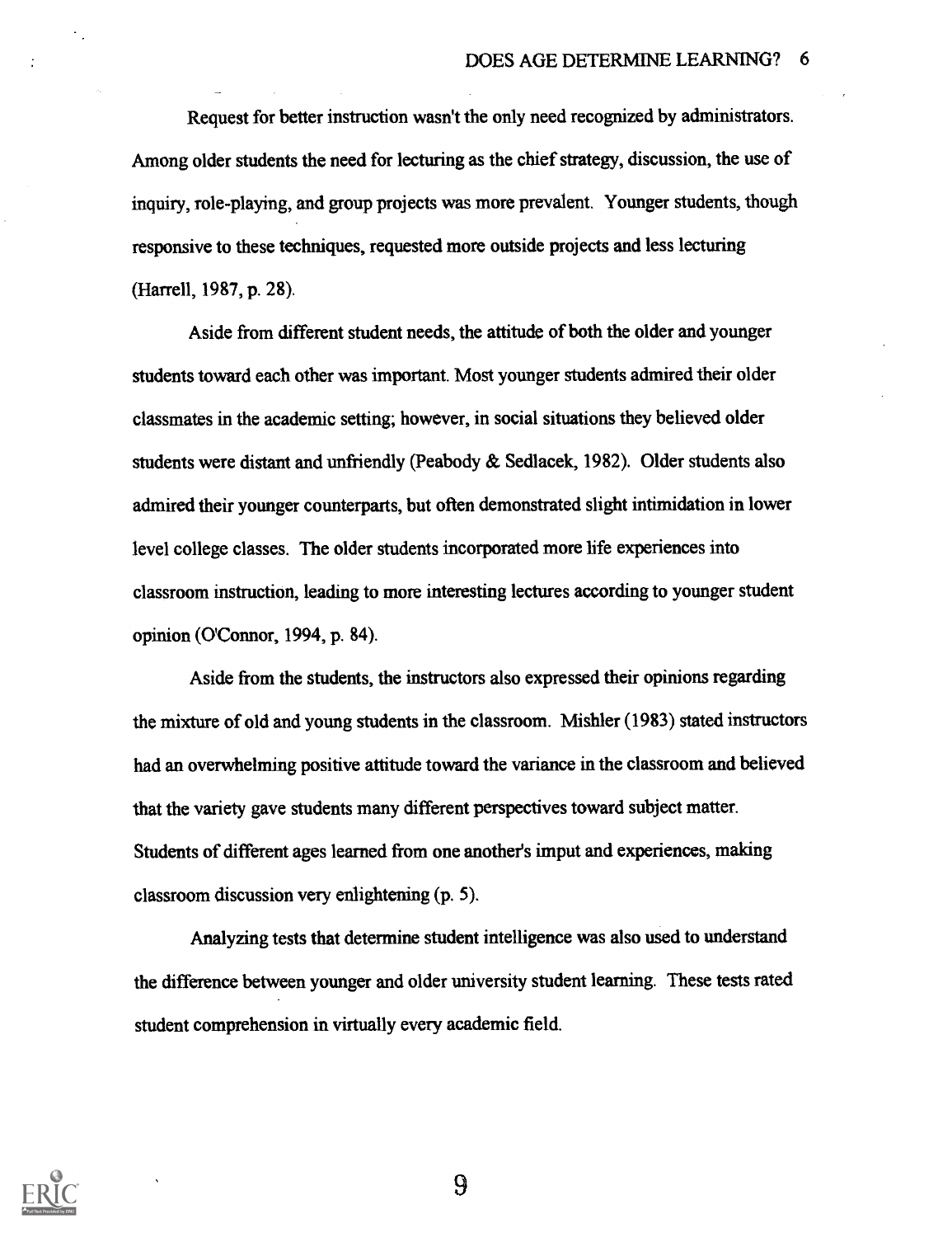The first academic field was mathematics. A study that included a "math autobiography" determined that older students were more confident on secular mathematics than younger students, and older students expressed more interest in the subject (Lehmann, 1987, p. 7).

Another study into the field of mathematics showed that students who had taken a college prepatory class in Freshmen Algebra were more likely to perform better in the classroom. Though this study analyzed both young and old students, the study showed that regardless of age the students who took the prepatory class were more confident in their math skills (Martel & Mehallis, 1985).

English was another important academic field used to determine a difference in student learning. Certain tests evaluated students' performance on vocabulary and comprehension. On vocabulary the older students scored significantly higher than the younger students, and the younger students scored almost equal on comprehension. The average vocabulary score for student over the age of 30 was 80.0%, whereas the students under the age of 30 scored 64.1%. The comprehension scores between the two groups were practically exact with the older students scoring 55.8% and the younger students scoring 54.7% (Sewal, 1984, p. 12).

Changes in students' personalities were also noted as being significant factors in determining a difference between younger and older student learning. College attendance was important in analyzing students' attitude toward learning. The analysis of attitude after the first year of college remained consistent between both traditional and nontraditional students, as both groups had similar attendance records (Kuh, 1980, p. 15).



 $\epsilon$  .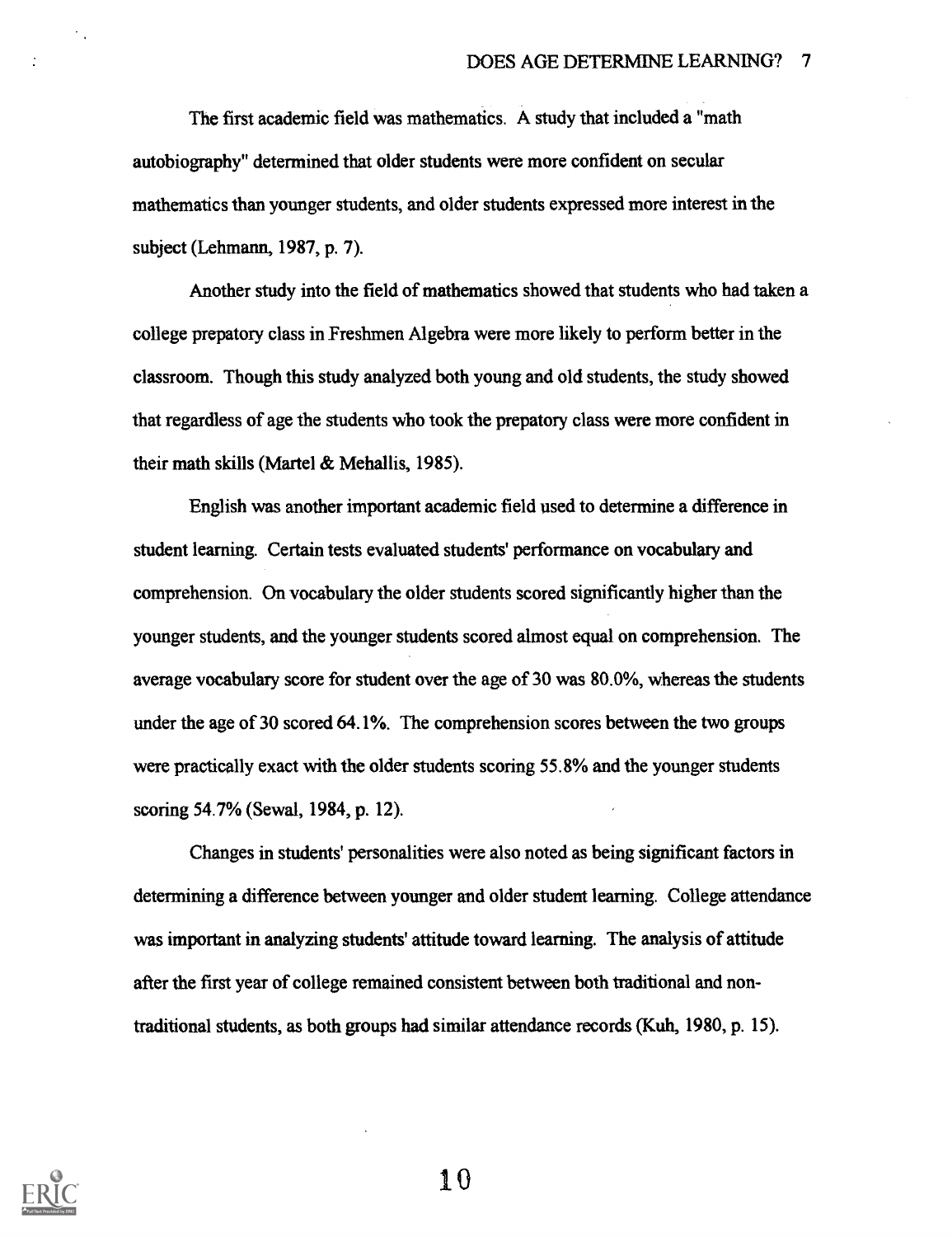A British study showed that older students, though concerned about memory and frustration in coping with a traditionally young setting, remained more dedicated to their college studies. These non-traditional students performed best on continuous assessment; however, traditional students tested best on end-of-year exams (Clennell, 1984, p. 94).

Time management was another aspect leading to the differences between younger and older students. Trueman and Hartley (1996) noted that older students generally had better time management skills than younger students (p. 205). This find identified the dedication of older students in regards to furthering their education.

Student learning accompanied analyzing the drop out rate among university students. This was an interesting point to identify because it showed that older students had a lower drop out rate than younger students. In a 1998 study, Martinez and Munday looked into the overall drop out rate for American universities. Their findings showed that 207 traditional students withdrew from college with an overall 3.66 GPA. This statistic is higher than the non-traditional student drop out rate. Only 136 non-traditional students withdrew from college with an overall 3.85 GPA. This difference was attributed to many factors including dedication to studies, leisure time, and time management skills.

One reason the drop out rate was slightly lower for non-traditional students was because these older students were raising the standard for high school diploma earnings. Though it was unlikely that 90% of all students 25 years old and over would high school diplomas, the percentage was increasing, There was a 48.1% change since 1990 in the number of older students who had high school diplomas. This increase showed general interest in education among all ages of students (Creech, 1998, p. 24).

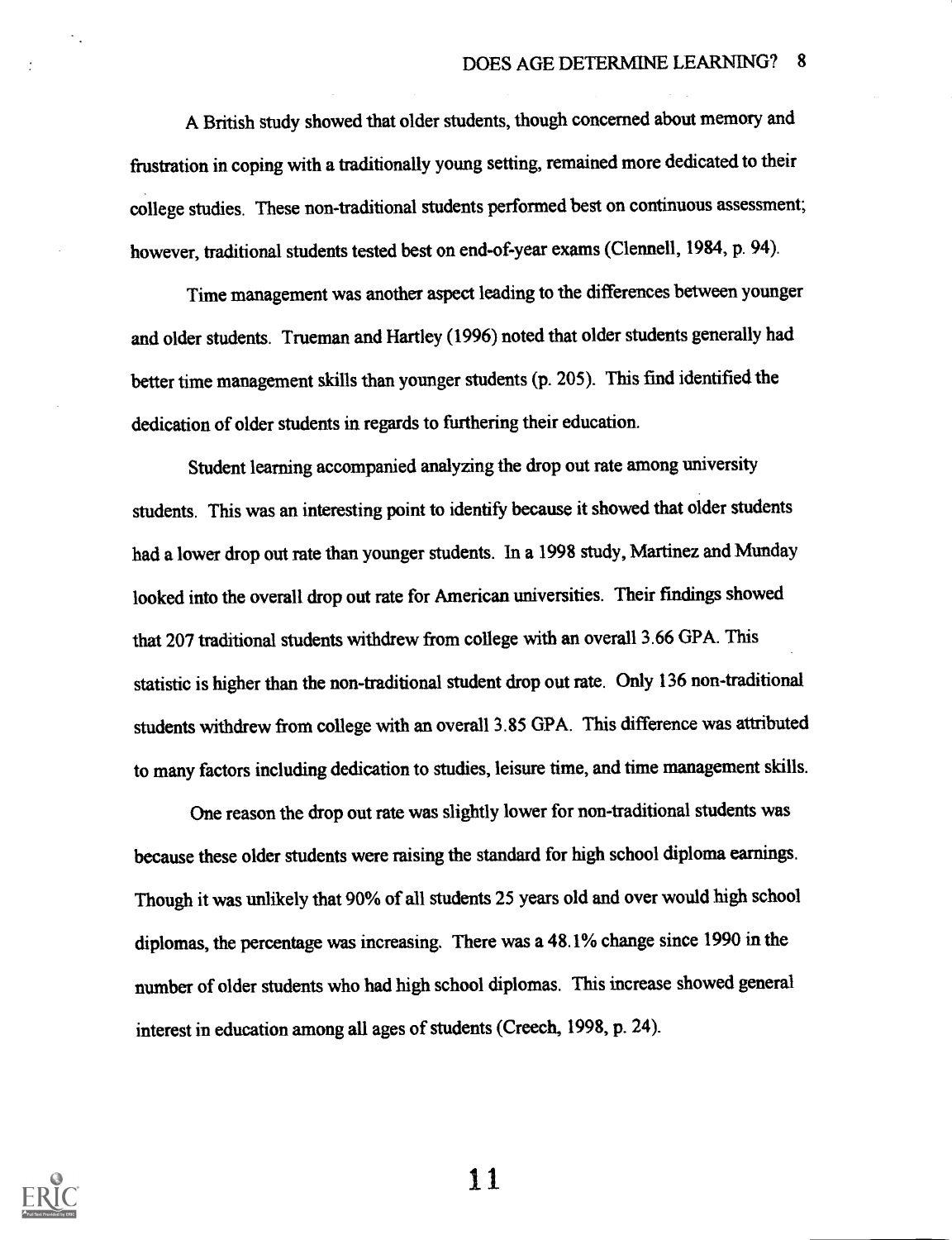The last factor in determining a difference between traditional and non-traditional student learning involved the recruiting efforts exhibited by university administrators. Recruitment is important for the survival of any university. Realizing the increase of non-traditional student enrollment, many universities are encouraging older students to attend by offering night classes, hiring counselors skilled in handling older student problems, and forming some off-campus courses. Hagedom and Doyle (1993) researched older women's' choices to attend an urban research university, and their findings showed that these older students preferred the university's specific degrees, its location and lower tuition rates (p. 10). These preferences were quite similar to the preferences of younger students attending the same university, and these results help draw attention regarding student preferences to administrators and the university recruitment process.

The admission packets for many universities entice older students with bold statements such as the following found in the California State University catalog. Policy 6 states, "The California State University shall ensure that admissions criteria are sufficiently flexible to account for the unique skills, abilities, and learning derived from experiences of older, part-time students" (p. 16). This statement is important because it shows administrative effort in making enrollment as comfortable for older students as younger students.

#### SUMMARY

The enrollment trend of non-traditional students, older students' needs as compared to younger students' needs, the difference in attitude between traditional and non-traditional students in regards to each other, statistics evaluating student learning

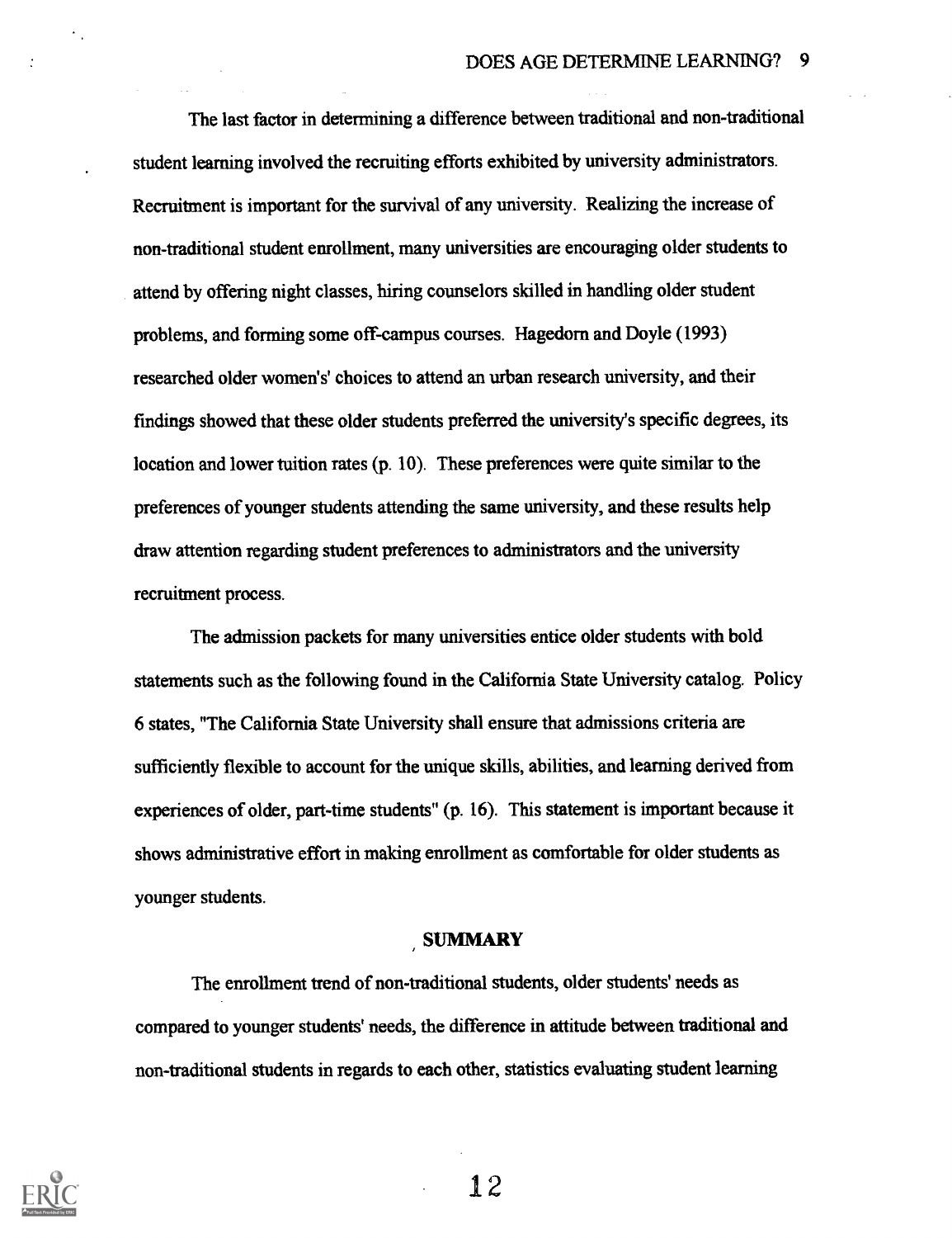between young and old students, and recruiting strategies by university administrators were some of the factors which highlighted differences between traditional and nontraditional students. Evaluating student learning requires more in-depth research as the literature only scratched the surface of such a notable topic.



 $\hat{\gamma}$  .

 $\mathcal{L}$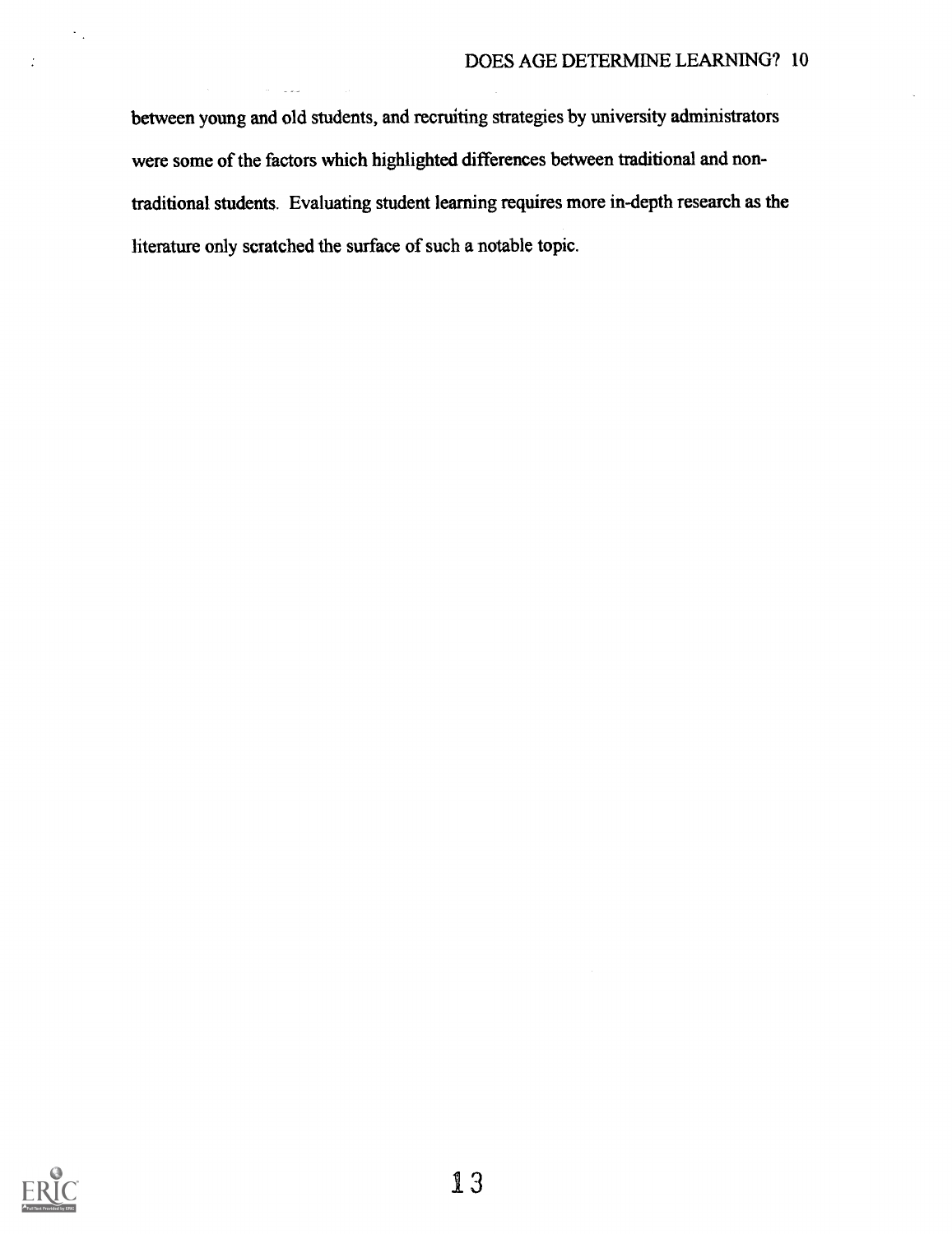#### Chapter 3

#### COLLECTION OF THE DATA

The purpose of this study was to determine whether or not there was a significant difference in the mean mid-semester percentage score between a population of 6 university students over the age of 30 and a population of 15 university students under the age of 30 as measured by teacher-made assessments at OSU-Tulsa, Spring Semester 2000, Tulsa, Oklahoma. The collected data for this study included explanation of the population used, instrument utilized to research the population, and the method of collecting data.

#### SAMPLE

The sample was comprised of undergraduate students attending an English course, Technical Writing, at OSU-Tulsa during the Spring Semester 2000. The population was selected due to the size of the sample. Though sex was not a factor in the study, 8 of the students were female and 13 of the students were male, majoring in a variety of subjects such as English, Electrical Engineering, Computer Science, and Nutritional Studies. Surveys that determined each student's age were passed out among the class and evaluated. Chronologically the students were 22 years to 53 years old. Between the 21 students that participated in the study, 6 students were over the age of 30 and 15 students were under the age of 30. After compiling and averaging each student's teacher-made assessment scores, a mid-semester percentage score was produced for each student. The averages were analyzed to reflect any difference between the two groups.

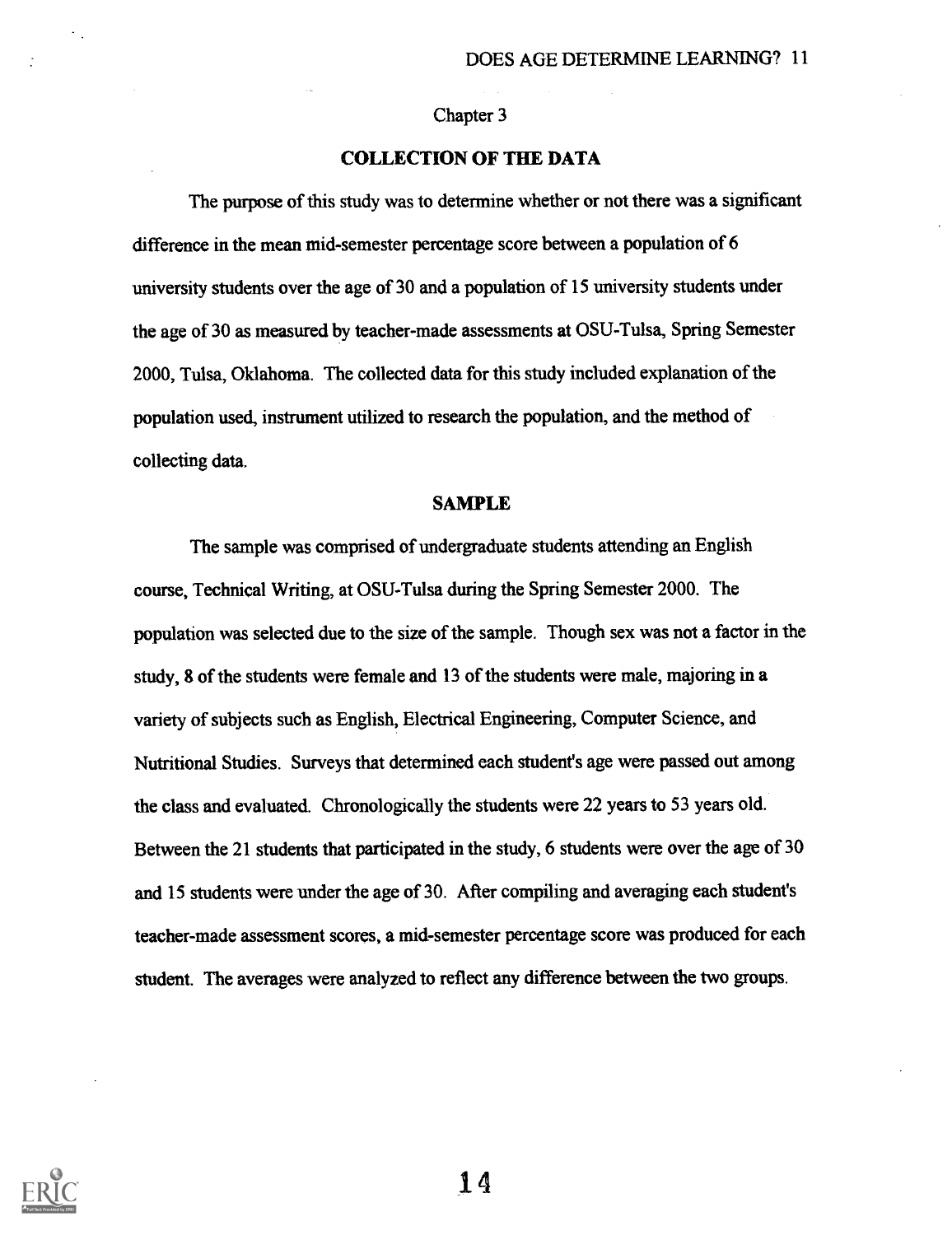#### INSTRUMENT USED

For this study, teacher-made assessment scores were used to evaluate the two groups. These assessments were made and distributed by Barbara Christmann, professor of Technical Writing, at Oklahoma State University-Tulsa, Spring Semester 2000. These assessments were carefully produced using textbook guidelines pertaining to the material covered in the classroom. These teacher-made assessments were made up of tests, assignments, and projects, making them representative of many areas of learning for the students. The assessments tested material covered by each lesson, assignment quality produced by each student, and techniques used in classroom projects. These were reliable and respected assessments used to equally evaluate each student's performance in the classroom.

#### METHOD OF COLLECTING DATA

Collecting data for this study first involved gaining permission by Barbara Christmann, professor of Technical Writing. The Technical Writing students were voluntary participants. The data was collected on a Thursday night during class. The 21 students who participated in the study were surveyed to determine their ages. Two groups were then formed to separate students over the age of 30 and students under the age of 30. The students' teacher-made assessment scores were compiled and averaged. The averages yielded a mid-semester percentage score for each student, and these scores were placed next to the corresponding student-assigned number in one of the two groups. The two groups ultimately reflected the age and mid-semester percentage score of each student.



 $\ddot{\phantom{0}}$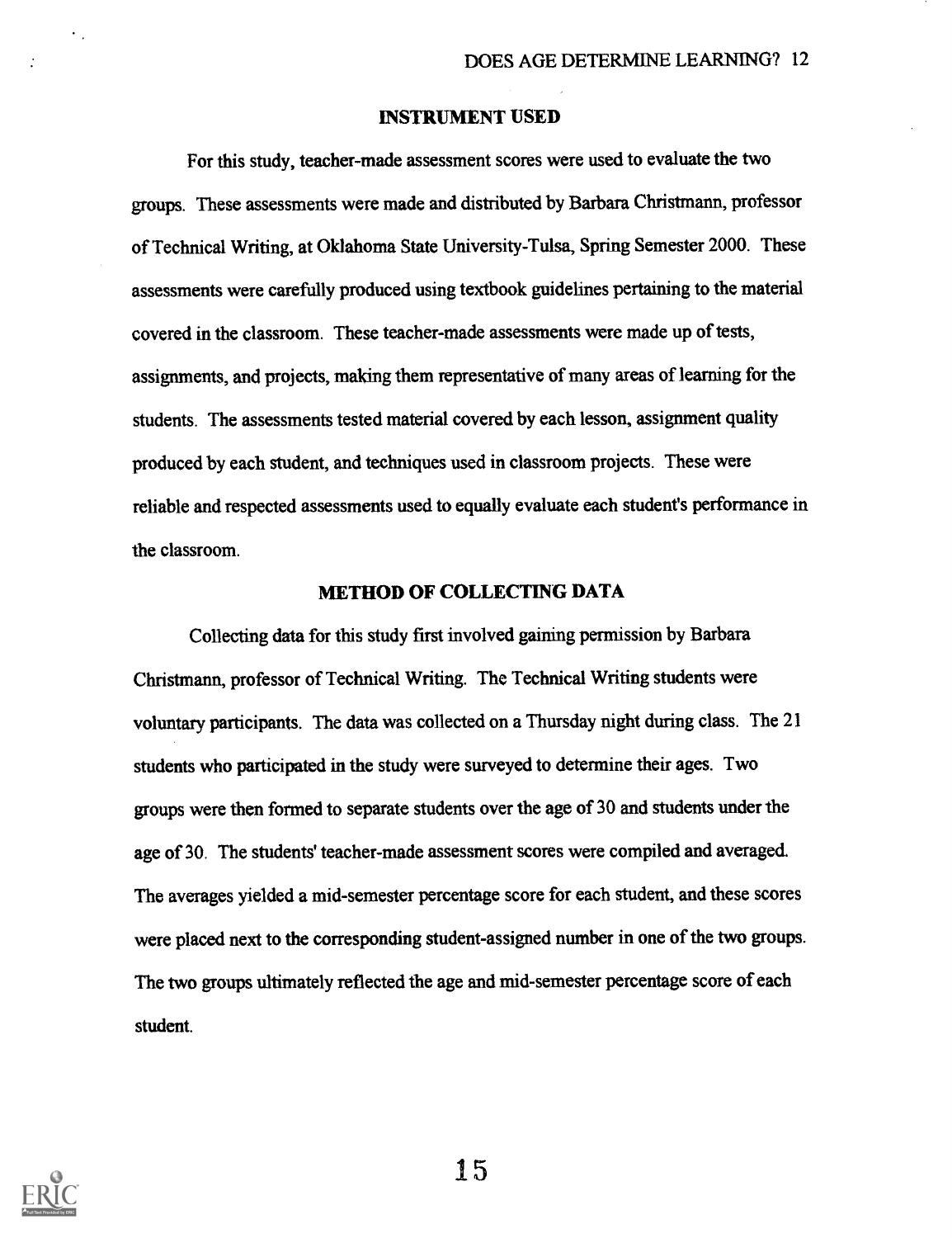#### Chapter 4

### PRESENTATION OF THE DATA

#### STATISTICS USED

The mid-semester percentage scores used to evaluate traditional and nontraditional student achievement were obtained from the undergraduate English course, Technical Writing, taught by Barbara Christman at OSU-Tulsa during the Spring Semester 2000. The 21 students that participated in the study were divided into two groups, those over the age of 30 and those under the age of 30.

Table I listed the mean mid-semester percentage scores for those students over the age of 30 as 89. For the students under the age of 30, Table 1 listed the mean midsemester percentage score as 86. The observed difference between the mean scores was 3. A "t" test computation showed a difference of .857. This "t" test was computed at the .05 level of confidence, with 19 df. Figure 1 divided each group and outlined each participant's mid-semester percentage scores. The scores were placed in formulas to produce the necessary numbers used to determine the "t" test.

#### Table 1

THE MEAN MID-SEMESTER PERCENTAGE SCORE DIFFERENCE BETWEEN STUDENTS OVER THE AGE OF 30 AND STUDENTS UNDER THE AGE OF 30

| Mean Mid-Semester<br>Percentage Score For<br>Students Over the<br>Age of 30 | Mean Mid-Semester<br>Percentage Score For<br><b>Students Under the</b><br>Age of 30 | Observed<br>Mean<br><b>Difference</b> | Computed "t" | $t = 05$<br>19 df |  |
|-----------------------------------------------------------------------------|-------------------------------------------------------------------------------------|---------------------------------------|--------------|-------------------|--|
| 89                                                                          | 86                                                                                  |                                       | $*857$       | 2.093             |  |

\*Not significant at the .05 level of confidence

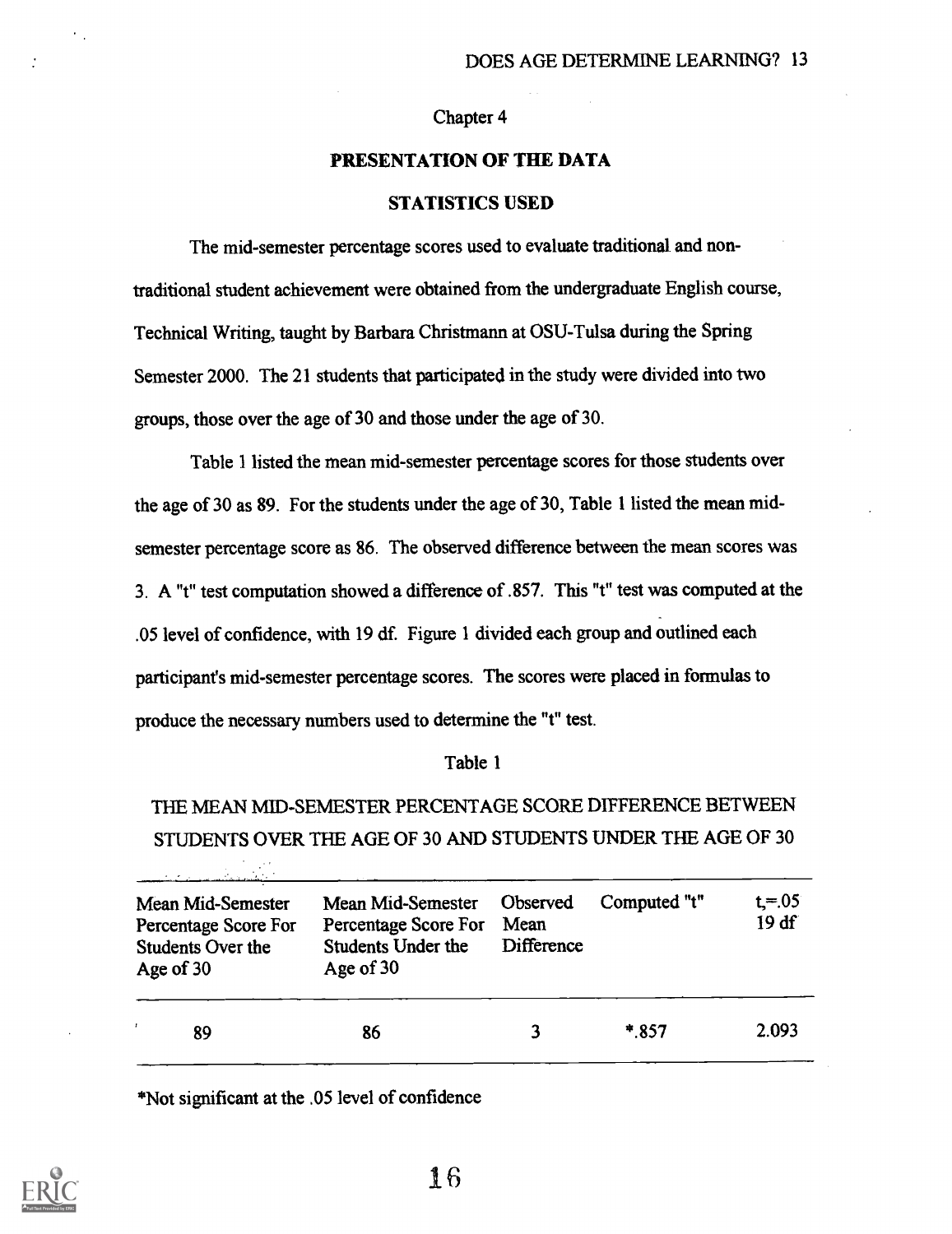## ANALYSIS OF THE DATA

Figure 1 broke down numbers used to determine a significant difference between two groups of students, those over the age of 30 and those under the age of 30. The figure illustrated the mean mid-semester percentage score for both groups, and placed the students' mid-semester percentage scores into formulas, producing the necessary numbers used for the "t" test.



 $\cdot$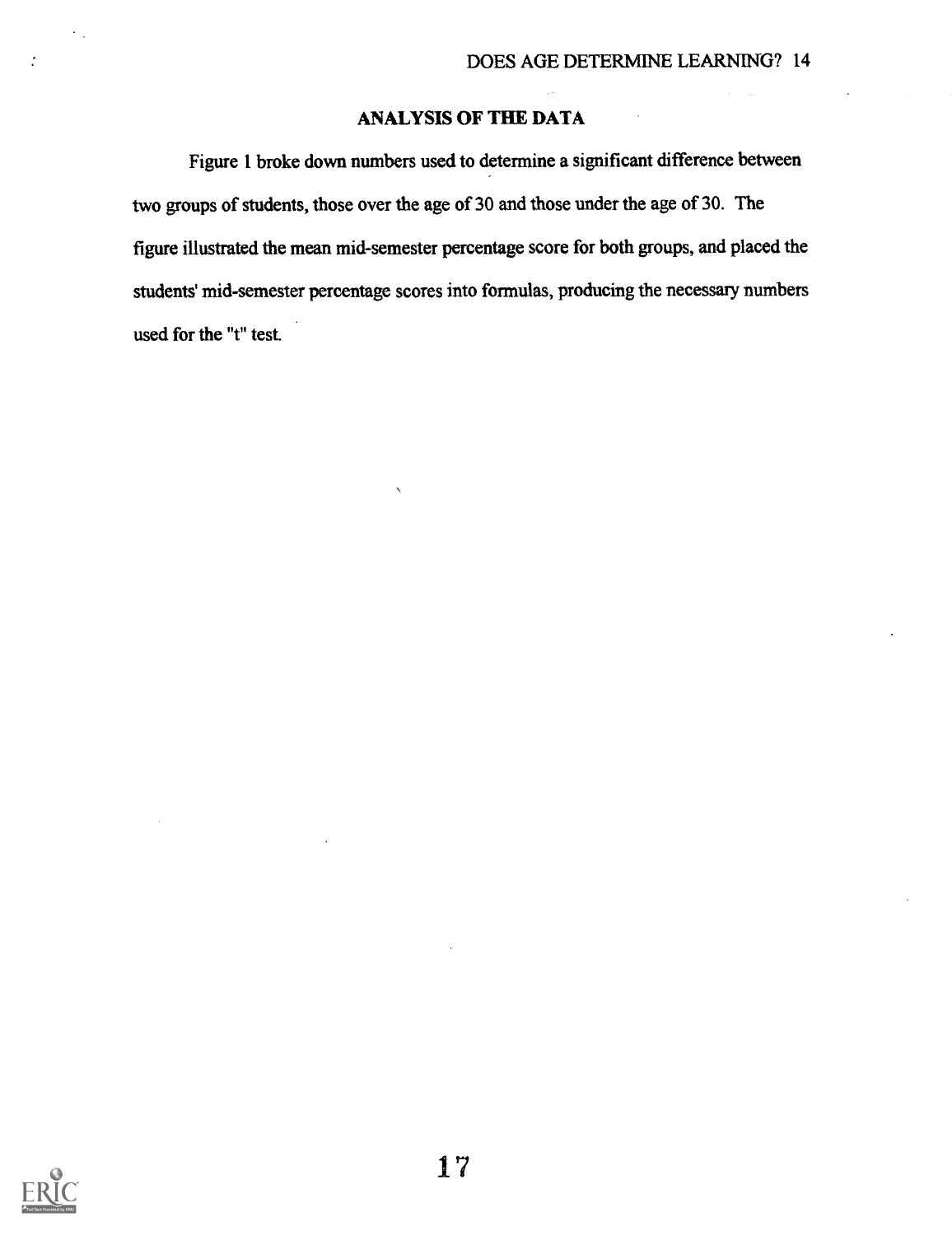$\mathcal{L}$ 

## Figure 1

Mid-semester percentage scores and deviation scores for students over the age of 30 and

| Mean % Scores            | Mean % Scores    |              |                |                          |                         |
|--------------------------|------------------|--------------|----------------|--------------------------|-------------------------|
| For Students             | For Students     |              |                |                          |                         |
| Over the Age 30          | Under the Age 30 |              |                |                          |                         |
| $\mathbf{X}$             | Y                | $\mathbf{x}$ | $x^2$          | y                        | $y^2$                   |
| $\overline{\textbf{86}}$ | $\overline{78}$  | $-3$         | $\overline{9}$ | $-8$                     | $\overline{64}$         |
| 89                       | 81               | $\pmb{0}$    | $\bf{0}$       | $-5$                     | 25                      |
| 88                       | 88               | $-1$         | $\mathbf{1}$   | $\overline{2}$           | $\overline{\mathbf{4}}$ |
| 81                       | 90               | $-8$         | 64             | $\overline{\mathbf{4}}$  | 16                      |
| 98                       | 93,              | 9            | 81             | $\overline{7}$           | 49                      |
| 94                       | 71               | 5            | 25             | $-15$                    | 225                     |
|                          | 86               |              |                | $\pmb{0}$                | $\bf{0}$                |
|                          | 93               |              |                | $\overline{\mathcal{L}}$ | 49                      |
|                          | 93               |              |                | $\overline{7}$           | 49                      |
|                          | 96               |              |                | 10 <sub>1</sub>          | 100                     |
|                          | 95               |              |                | 9                        | 81                      |
|                          | 86               |              |                | $\bf{0}$                 | $\bf{0}$                |
|                          | 88               |              |                | $\overline{2}$           | $\overline{\mathbf{4}}$ |
|                          | 83               |              |                | $-3$                     | 9                       |
|                          | 74               |              |                | $-12$                    | 144                     |
| Sum: 536                 | 1295             |              | 180            |                          | 819                     |
| Mean: 89                 | 86               |              |                |                          |                         |

students under the age of 30



 $\sim$   $\sim$ 

 $\ddot{\cdot}$ 

 $\ddot{\phantom{1}}$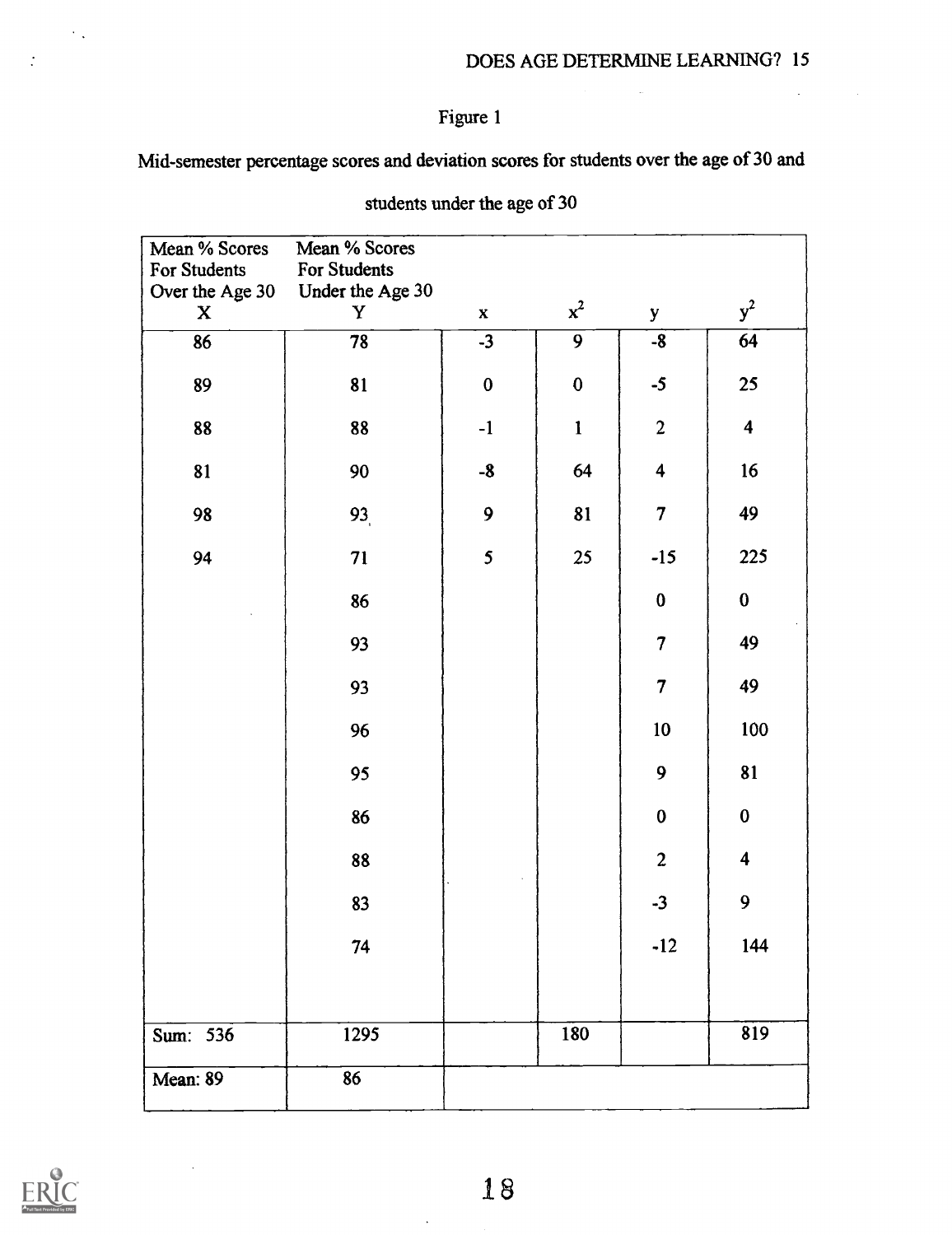

df 19



 $\epsilon_{\rm{th}}$ 

 $\ddot{\cdot}$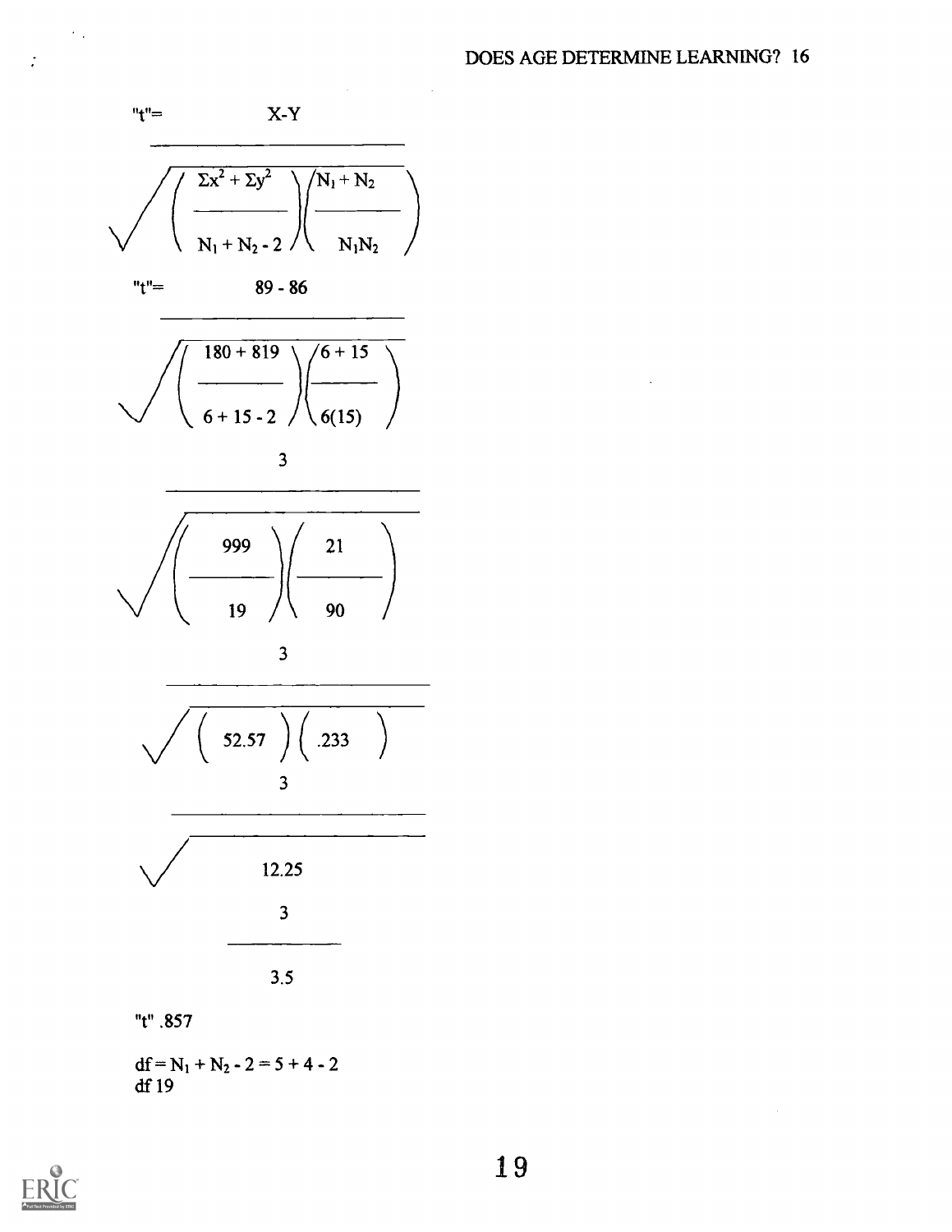#### Chapter 5

## SUMMARY, CONCLUSIONS AND RECOMMENDATIONS **SUMMARY**

The purpose of this study was to determine whether or not there was a significant difference in the mean mid-semester percentage score between a population of 6 university students over the age of 30 and a population of 15 university students under the age of 30 as measured by teacher-made assessments at OSU- Tulsa, Spring Semester 2000, Tulsa, Oklahoma. The students over the age of 30 had a mean mid-semester percentage score of 89, and the students under the age of 30 had a mean mid-semester percentage score of 86. A "t" test score of .857 and 19 df indicated no significant difference between the scores of the students over the age of 30 and the scores of the students under the age of 30. With the "t" test result, the Null Hypothesis was accepted.

#### **CONCLUSIONS**

Several questions were posed in Chapter 1, and in conclusion the answers to these questions are as follows:

- 1. The mean mid-semester percentage score for the students over the age of 30 was 89.
- 2. The mean mid-semester percentage score for the students under the age of 30 was 86.
- 3. The observed difference in the mean mid-semester percentage score between the two groups was 3.
- 4. The computed difference at the .05 level of confidence was not significant.
- 5. The Null Hypothesis was accepted.



 $\epsilon_{\rm{eff}}$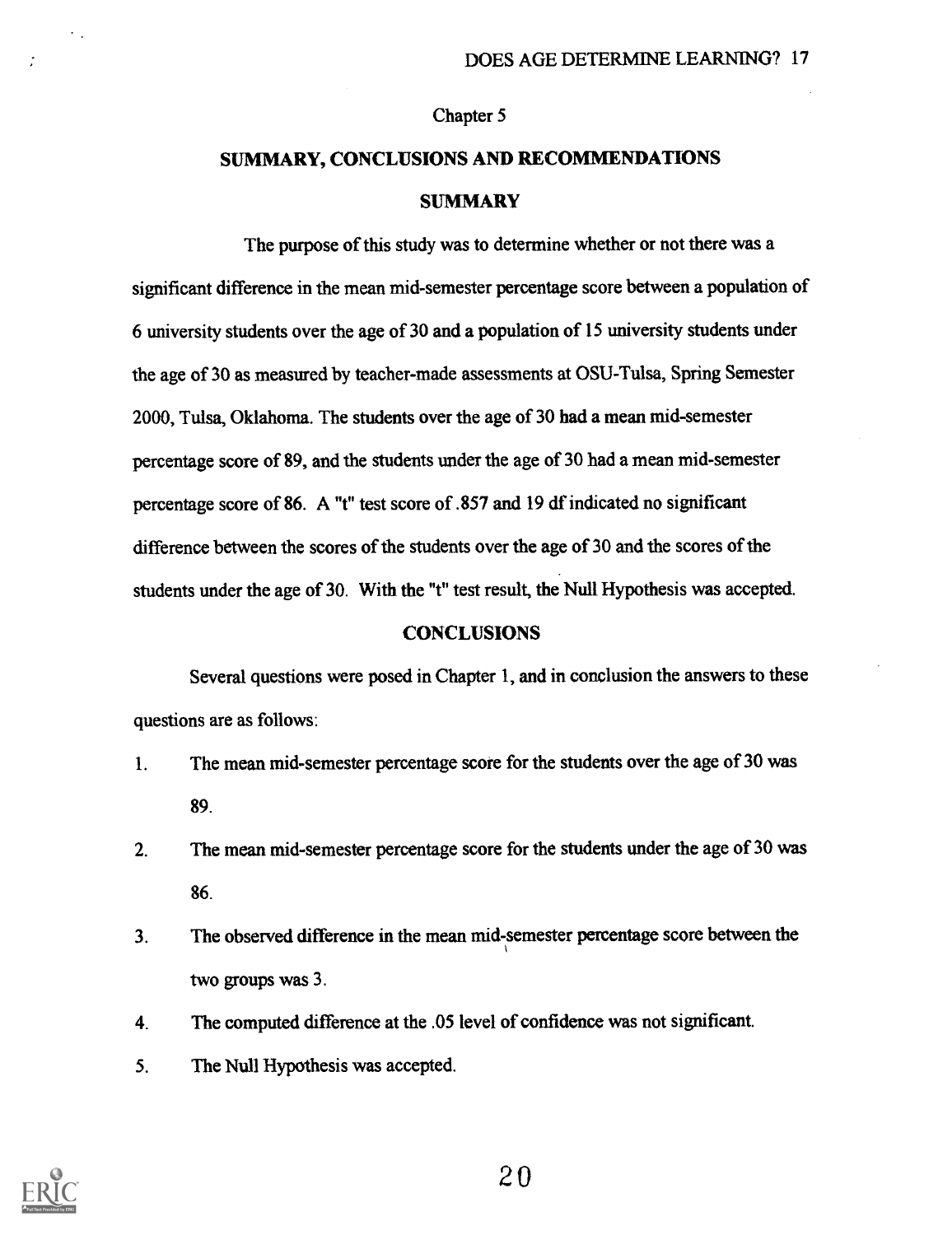#### RECOMMENDATIONS

The recommendations for future research include:

- 1. Researching a larger sample size
- 2. Considering the educational backgrounds of the students
- 3. Choosing sample groups from different universities
- 4. Choosing sample groups from different courses

The recommendations for the profession include:

- 1. Treating all students, regardless of age, equally
- 2. Providing multiple activities in the classroom to meet each student's needs
- 3. Participating in workshops to learn techniques in dealing with age variety in the classroom



 $\overline{\phantom{a}}$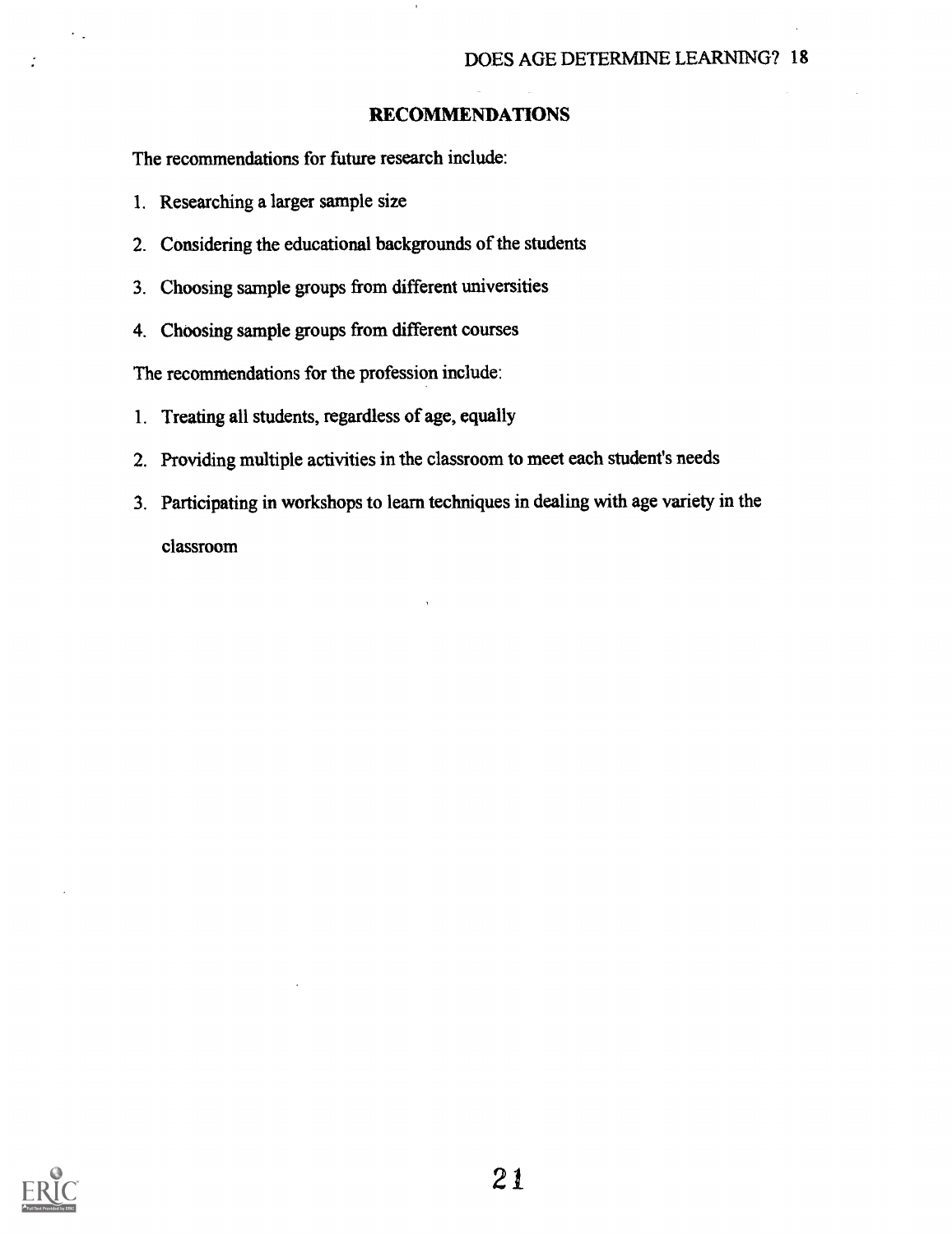#### References

Brown, Cheryl (1983). Requests for Specific Language Imput Differences between Older and Younger Adult Language Learners. Washington, DC: U.S. Government Printing Office. (ERIC Document Reproduction Service No. ED 238 260)

Clennell, Stephanie (1984). Older Students in the Open University. Washington, DC: U.S. Government Printing Office. (ERIC Document Reproduction Service No. ED 316 654)

Conklin, Karen A. (1999). A Survey of JCCC Credit Students in Off-Campus Sites. Washington, DC: U.S. Government Printing Office. (ERIC Document Reproduction Service No. ED 428 818)

Creech, Joseph D. (1998). Educational Benchmarks 1998. Washington, DC: U.S. Government Printing Office. (ERIC Document Reproduction Service No. ED 427 427) Hagedorn, Linda Serra & Doyle, Susan K. (1993). Female Doctoral Students: How Age Differentiates Institutional Choice, Retention, Enhancement, and Scholarly Accomplishments. Washington, DC: U.S. Government Printing Office. (ERIC Document Reproduction Service No. ED 377 809)

Harrell, Brenda Mc Cane (1987). Identification of Teaching Strategies for the Middle Aged and Older Adult Nursing Student at Long Beach City College. Washington, DC: U.S. Government Printing Office. (ERIC Document Reproduction Service No. 308 391)

Jones, Rosemary (1998). Enrollment Trends and Student Characteristics-Fall Semester 1998. Washington, DC: U.S. Government Printing Office. (ERIC Document Reproduction Service No. ED 425 770)



 $\ddot{\phantom{0}}$  ,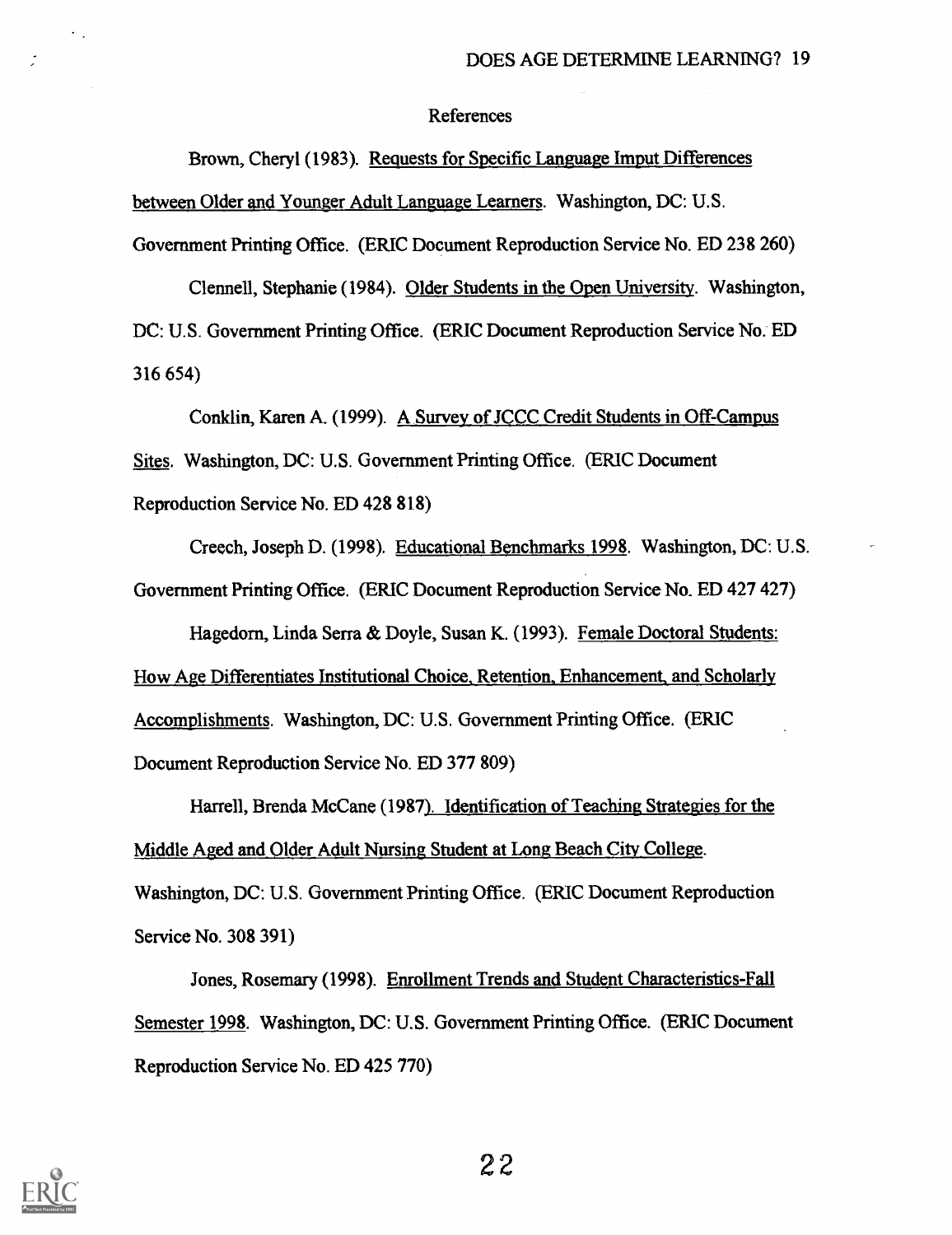Kayla, Carol A. (1982). Impact of Older Student on Undergraduate Enrollment. SAIR Conference Paper. Washington, DC: U.S. Government Printing Office. (ERIC Document Reproduction Service No. ED 225 475)

Kuh, George D. (1980). The Personality Functioning of Traditional-Age Students and Adult Learners during the First Year of College. Washington, DC: U.S. Government Printing Office. (ERIC Document Reproduction Service No. ED 182 464)

Lehmann, Christine H. (1987). The Adult Mathematics Learner: Attitudes, Expectations, Attributions. Washington, DC- U.S. Government Printing Office. (ERIC Document Reproduction Service No. ED 283 680)

Martel, Henry J. Jr. & Mehallis, George (1985). An Investigation of the Success Rates of Older Versus Younger Students Placed into College-Prepatory Mathematics on the Basics of ACT Scores: Politics, Law and Economics of Higher Education.

Washington, DC: U.S. Government Printing Office. (ERIC Document Reproduction Service No. ED 266 963)

Martinez, Paul & Munday, Felicity (1998). 9,000 Voices: Student Persistence and Drop-out in Further Education. Washington, DC: U.S. Government Printing Office. (ERIC Document Reproduction Service No. ED 427 169)

Mishler, Carol (1983). The Mixed-Age College Classroom; Report of a Pilot Study at UW-Green Bay. Washington, DC: U.S. Government Printing Office. (ERIC Document Reproduction Service No. ED 240 364)

O'Connor, Patrick J. (1994). The Needs of Adult University Students: A Case Study. College and University, 69, 84-86.



÷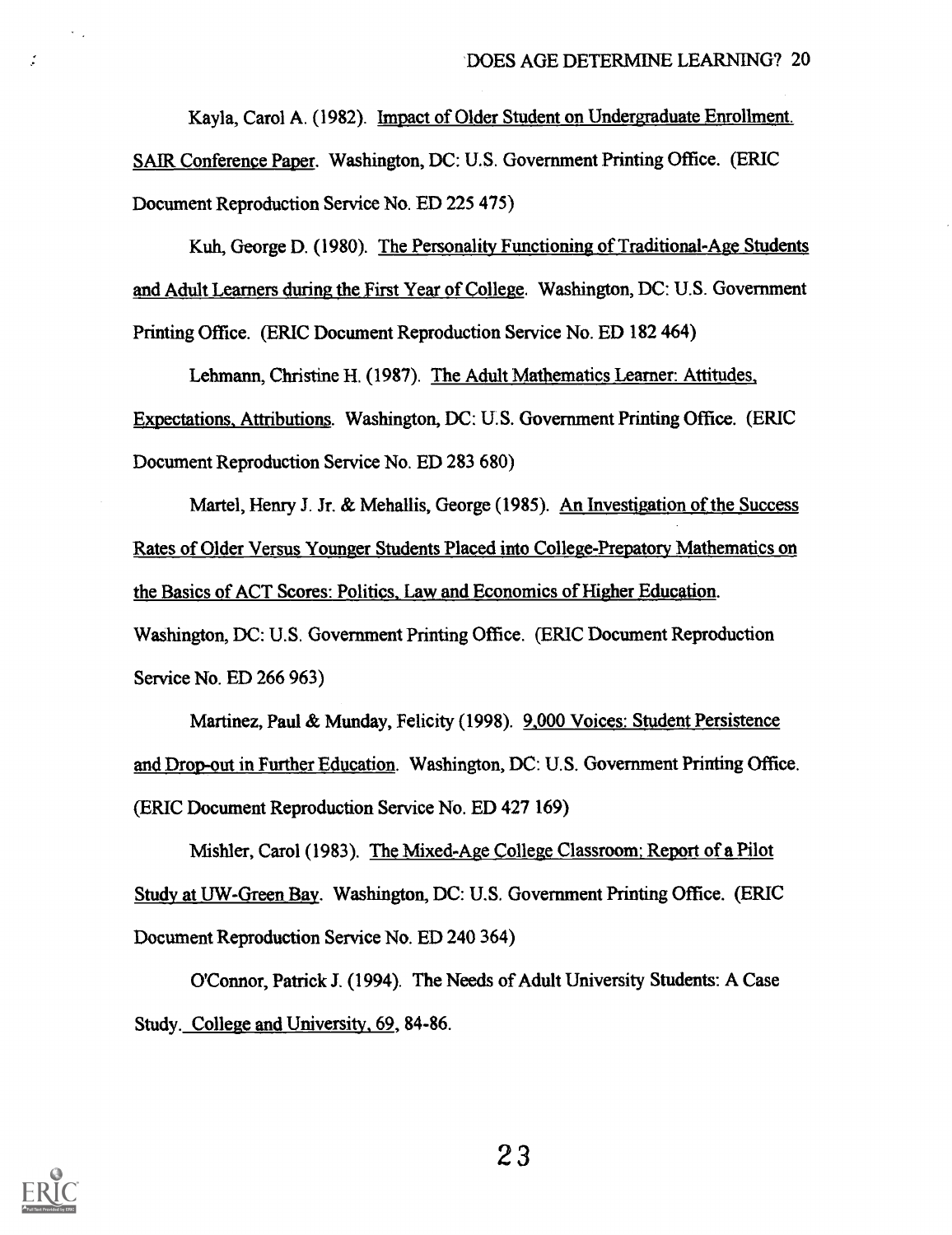Peabody, Shelly Ann & Sedlacek, William E. (1982). Attitudes of Younger

University Students Toward Older Students. Journal of College Student Personnel, 23, 140-143.

Policies and Practices to Meet the Needs of Older, Part-Time Students. (1990). Washington, DC: U.S. Government Printing Office. (ERIC Document Reproduction Service No. ED 348 915)

Quinley, John W. (1998). Four-Year Graduates Attending Community Colleges: A New Meaning for the Term "Second Chance." Washington, DC: U.S. Government Printing Office. (ERIC Document Reproduction Service No. ED 428 790)

Sewal, Timothy J. (1984). Academic Skills of the Returning Adult Student, Report of a Pilot Study. Washington, DC: U.S. Government Printing Office. (ERIC Document Reproduction Service No. ED 248 390)

Solomon, Kay Staford (1991). Impact of Older Students on Higher Education in the United States: 1945-1985. Washington, DC: U.S. Government Printing Office. (ERIC Document Reproduction Service No. ED 331 446)

Trueman, Mark & Hartley, James (1996). A Comparison Between the Time Management Skills and Academic Performance of Mature and Traditional-Entry University Students. Higher Education, 32, 199-215.



 $\frac{1}{2}$  ,  $\frac{1}{2}$ 

 $\mathcal{L}$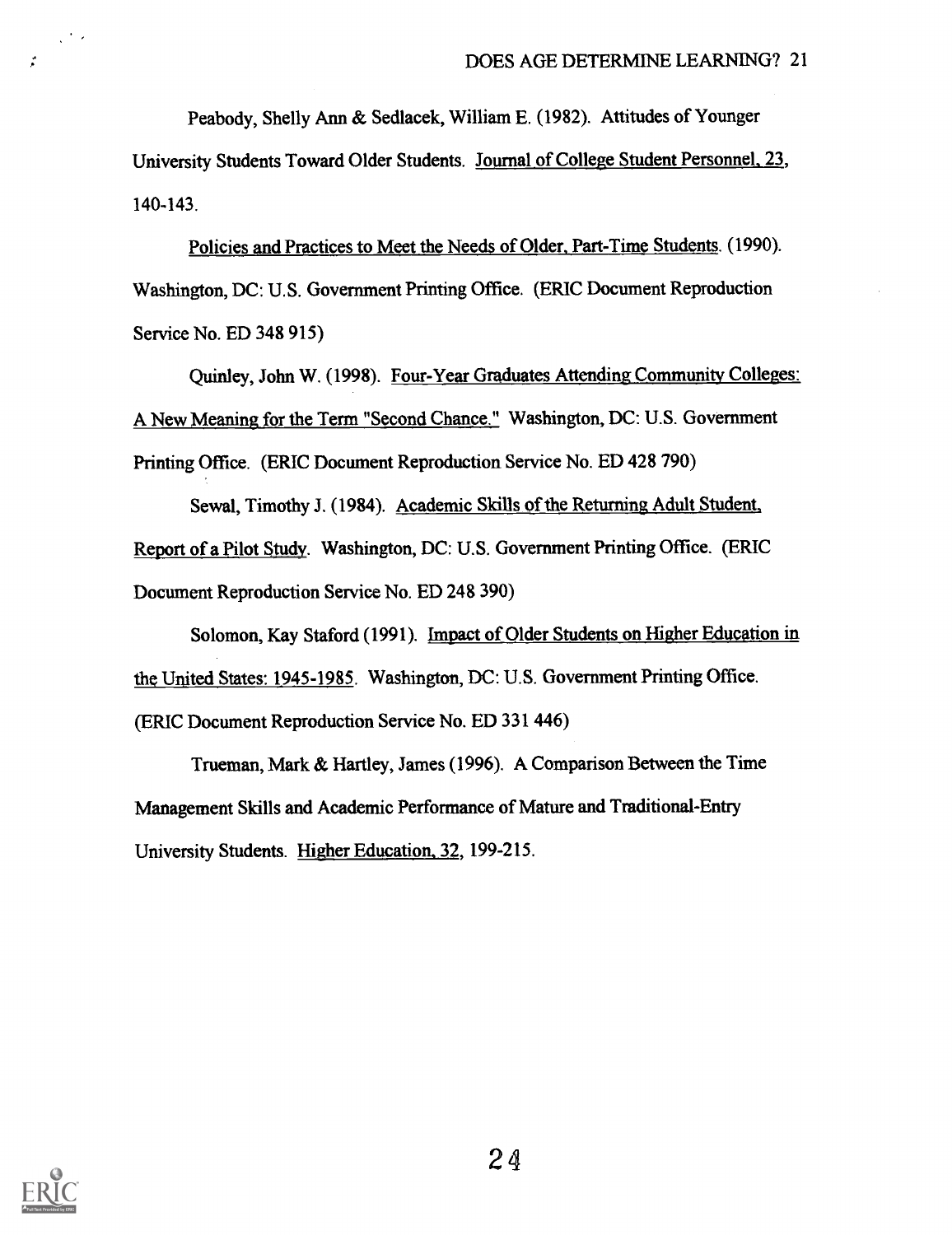

U.S. Department of Education Office of Educational Research and Improvement (OERI) National Library of Education (NLE) Educational Resources Information Center (ERIC)



## Reproduction Release

(Specific Document)

## I. DOCUMENT IDENTIFICATION:

| Tritle: Traditional Versus Non-Traditional University Students: Does Age Determine Learning? |                            |  |
|----------------------------------------------------------------------------------------------|----------------------------|--|
| Author(s): Maria E. Christian                                                                |                            |  |
| Corporate Source:<br>I N/A                                                                   | Publication Date:<br>I N/A |  |

## IL REPRODUCTION RELEASE:

In order to disseminate as widely as possible timely and significant materials of interest to the educational community, documents announced in the monthly abstract journal of the ERIC system, Resources in Education (RIE), are usually made available to users in microfiche, reproduced paper copy, and electronic media, and sold through the ERIC Document Reproduction Service (EDRS). Credit is given to the source of each document, and, if reproduction release is granted, one of the following notices is affixed to the document.

If permission is granted to reproduce and disseminate the identified document, please CHECK ONE of the following three options and sign in the indicated space following.

| The sample sticker shown below will affixed to all Level 2A documents<br>be affixed to all Level 1 documents                                                  | The sample sticker shown below will be                                                                                                                                                                                                 | The sample sticker shown below will be<br>affixed to all Level 2B documents                                                                                             |
|---------------------------------------------------------------------------------------------------------------------------------------------------------------|----------------------------------------------------------------------------------------------------------------------------------------------------------------------------------------------------------------------------------------|-------------------------------------------------------------------------------------------------------------------------------------------------------------------------|
| IPERMISSION TO REPRODUCE AND<br>IDISSEMINATE THIS MATERIAL HAS<br><b>BEEN GRANZBD BY</b><br>ITO THE EDUCATIONAL RESOURCES<br><b>INFORMATION CENTER (ERIC)</b> | PERMISSION TO REPRODUCE AND<br>DISSEMINATE THIS MATERIAL IN<br>MICROFICHE, AND IN ELECTRONIC MEDIA<br>FOR ERIC COLLECTION SUBSCRIBERS ONLY,<br>HAS BEEN GRANDED BY<br>TO THE EDUCATIONAL RESOURCES<br><b>INFORMATION CENTER (ERIC)</b> | PERMISSION TO REPRODUCE AND<br>DISSEMINATE THIS MATERIAL IN<br>IMICROFICHE ONLY HAS BEEN GRANTED BY<br>TO THE EDUCATIONAL RESOURCES<br><b>INFORMATION CENTER (ERIC)</b> |
| Level 1                                                                                                                                                       | Level 2A                                                                                                                                                                                                                               | Level 2B                                                                                                                                                                |

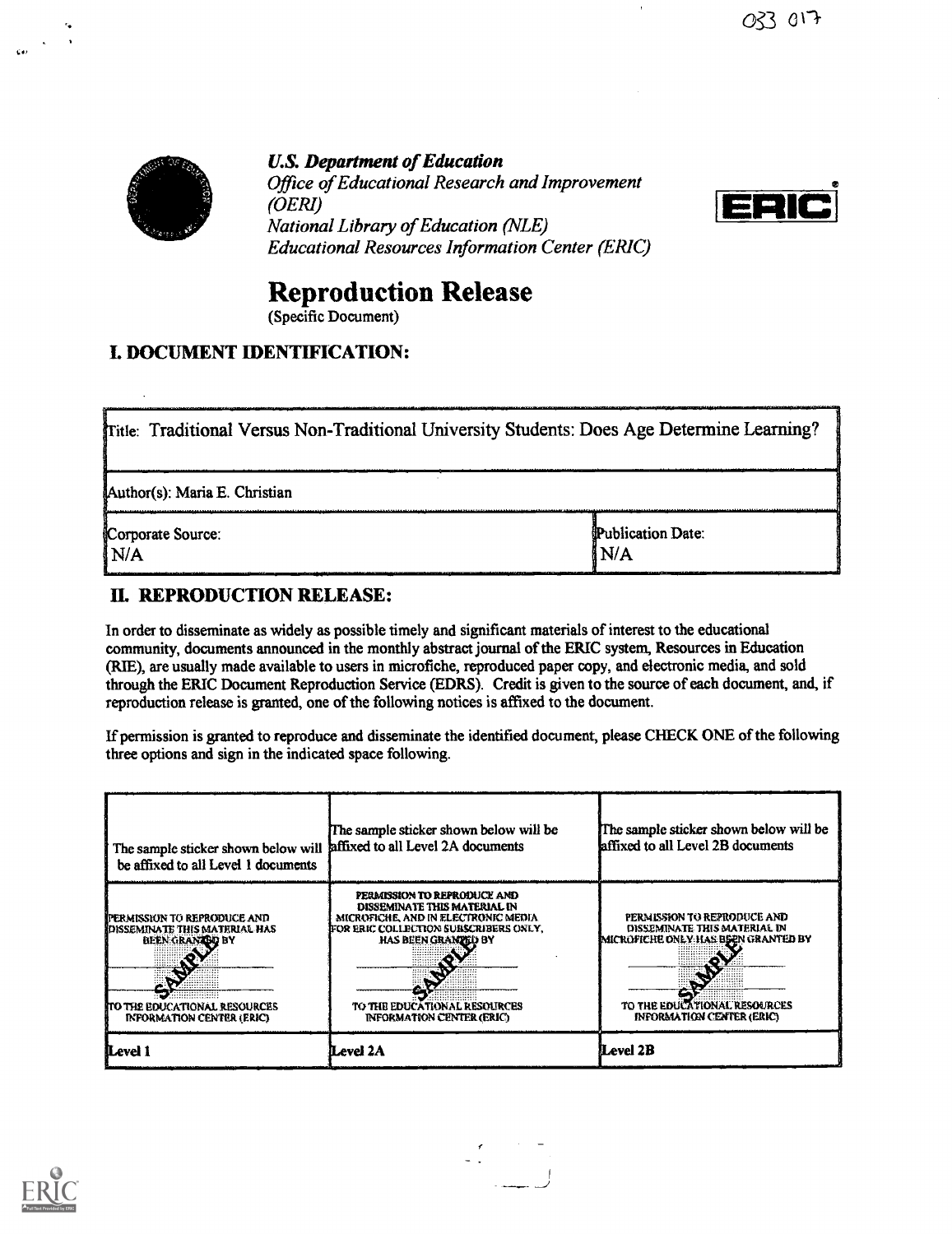| Check here for Level 1 release,<br>permitting reproduction and<br>dissemination in microfiche or other<br>ERIC archival media (e.g. electronic)<br>land paper copy. | Check here for Level 2A release, permitting<br>reproduction and dissemination in microfiche<br>land in electronic media for ERIC archival<br>collection subscribers only                 | Check here for Level 2B release,<br>permitting reproduction and<br>dissemination in microfiche only |
|---------------------------------------------------------------------------------------------------------------------------------------------------------------------|------------------------------------------------------------------------------------------------------------------------------------------------------------------------------------------|-----------------------------------------------------------------------------------------------------|
|                                                                                                                                                                     | Documents will be processed as indicated provided reproduction quality permits.<br>If permission to reproduce is granted, but no box is checked, documents will be processed at Level 1. |                                                                                                     |

hereby grant to the Educational Resources Information Center (ERIC) nonexclusive permission to reproduce and disseminate this document as indicated above. Reproduction from the ERIC microfiche, or electronic media by persons other than ERIC employees and its system contractors requires permission from the copyright holder. Exception is made for non-profit reproduction by libraries and other service agencies to satisfy information needs of educators in response to discrete inquiries.

| Signature:                                             | Nsu, Tahleguah, OK<br>Printed Name/Position/Title:<br>Weltac Maria E. Christian, Graduate Student |                              |
|--------------------------------------------------------|---------------------------------------------------------------------------------------------------|------------------------------|
| Organization/Address:<br>513 S. 4 <sup>th</sup> Street | Telephone:<br>$(918)$ 258-9080                                                                    | Fax:<br>$(918)$ 258-<br>B578 |
| Broken Arrow, OK 74012                                 | E-mail Address:<br>$measted(\omega_0)$ <sub>net</sub>                                             | Date:<br>May 15,<br>12000    |

## III. DOCUMENT AVAILABILITY INFORMATION (FROM NON-ERIC SOURCE):

If permission to reproduce is not granted to ERIC, or, if you wish ERIC to cite the availability of the document from another source, please provide the following information regarding the availability of the document. (ERIC will not announce a document unless it is publicly available, and a dependable source can be specified. Contributors should also be aware that ERIC selection criteria are significantly more stringent for documents that cannot be made available through EDRS.)

| Publisher/Distributor: |
|------------------------|
| Address:               |
| ---                    |